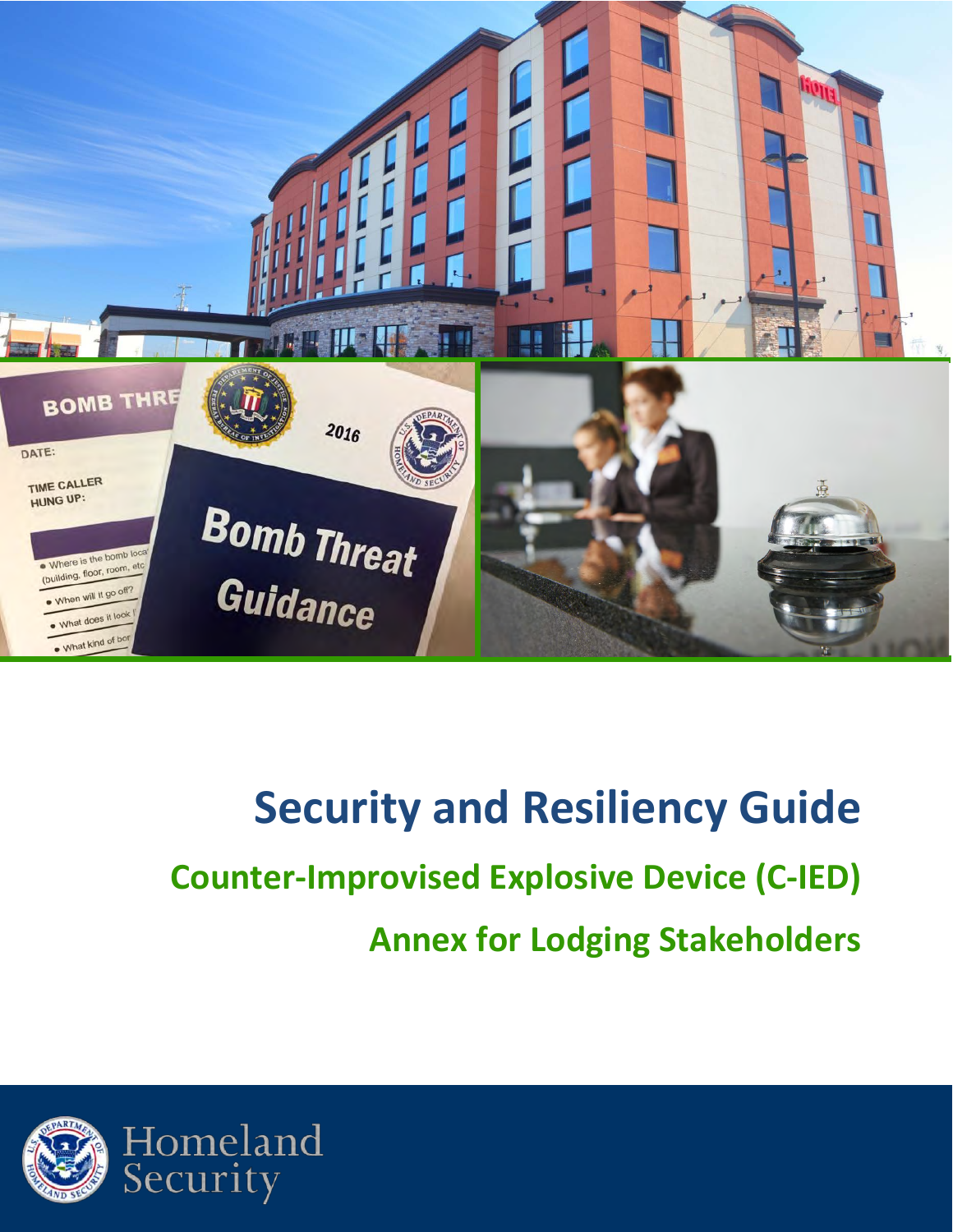### **Purpose**

Bombings using improvised explosive devices (IEDs) are a common security concern related to terrorism and violence in the United States (U.S.). High-profile domestic incidents have occurred and international attacks are frequently in the news. Hotel and lodging venues are not immune from IED incidents, including bomb threats, suspicious items, and actual bombings.

This guide defines tasks and related processes that security managers and staff at lodging venues can use to understand and improve their ability to perform counter-IED (C-IED) activities and make decisions. This guide is designed to provide security managers and staff at lodging facilities with:

- 1) A practical framework to examine their ability to perform C-IED activities, and
- 2) Supporting guidance and materials to strengthen their C-IED preparedness.

#### **Benefits of the guide to the lodging community**

This guide provides useful information to security managers and staff as they seek to improve preparedness at their venues. Through this guide, security managers and staff can:

- Gain a better understanding of their existing C-IED practices and needs;
- Obtain information to support preparedness efforts, such as risk assessments, planning, equipment purchases, and staff training; and
- Collaborate and communicate more effectively with their lodging counterparts, community first responders, and government agencies.

As each lodging facility is unique in its size, complexity, and

location, no specific guideline can apply to all. For that reason, the information provided in this guide is meant to provide suggestions and examples of what others are doing as options for facilities to consider to enhance their C-IED preparedness.

### **Background**

The U.S. Department of Homeland Security (DHS) Office for Bombing Prevention (OBP) plays a key role in coordinating efforts with the public and private sectors, including lodging facilities, to build capabilities to prevent, protect against, respond to, and mitigate bombing incidents. To assist stakeholders with enhancing preparedness for IED incidents, OBP and other U.S. Government stakeholders developed the *Security and Resiliency Guide: Counter-IED Concepts, Common Goals, and Available Assistance* (SRG C-IED). The SRG C-IED is a consolidated reference guide of C-IED preparedness information for homeland security stakeholders. It provides an overview of IED threats, a set of common C-IED goals, associated objectives, and practices, as well as links to Federal government C-IED resources.

This Guide is an annex to the SRG C-IED developed to support the specific needs of lodging facilities stakeholders. Lodging venue representatives, including security managers from several hotel facilities, participated in its development to ensure the Annex reflects common operating procedures and the most significant security concerns. Major associations and working groups also participated, including the Commercial Sector Coordinating Committee, American Hotel and Lodging Association, and the International Lodging Safety and Security Association. DHS conducted workshops to gain insight into security best practices, gaps, and potential products that would support C-IED preparedness for the Lodging Subsector.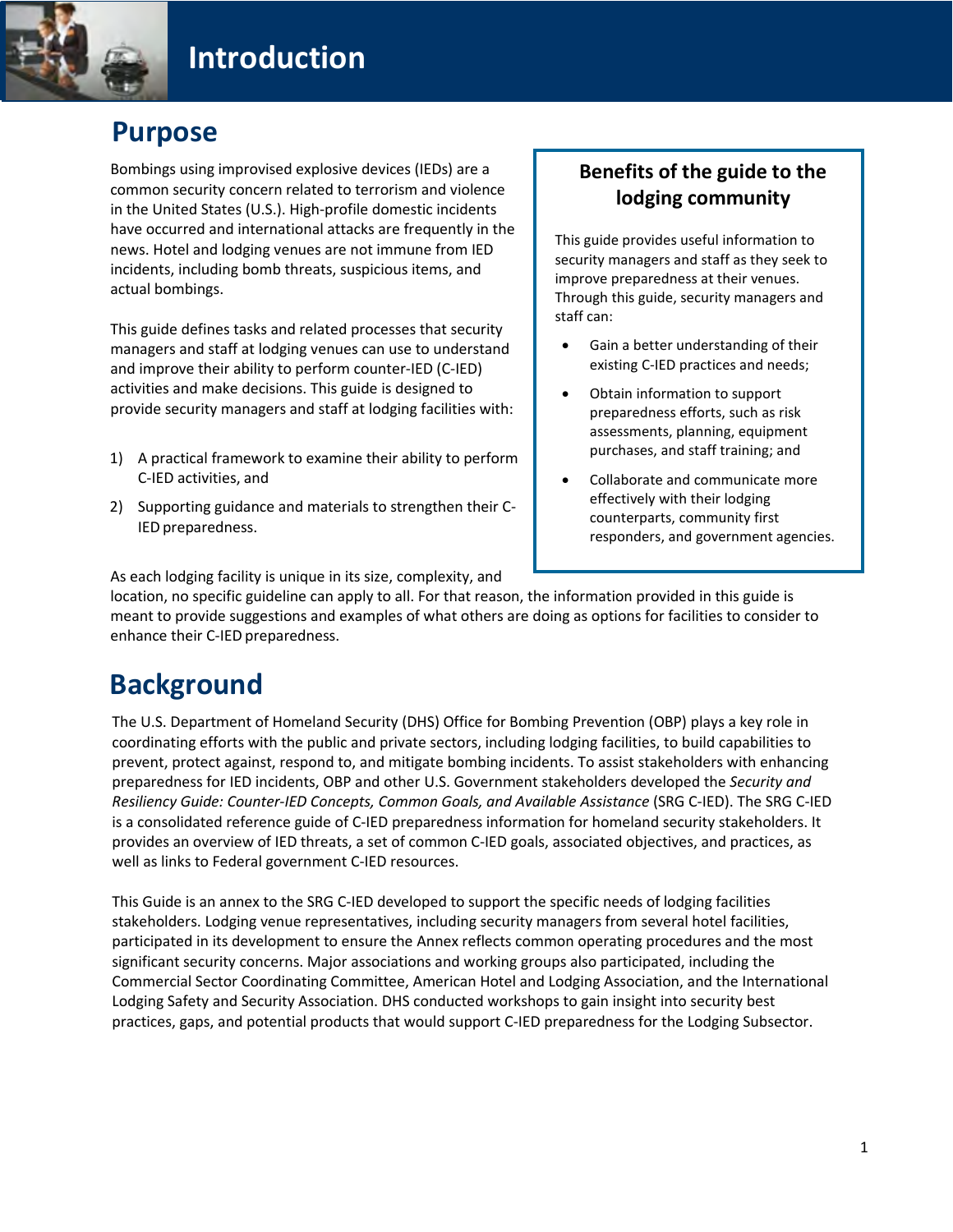

### **Definitions**

The following definitions may be useful to lodging security managers and staff as they read this guide and examine their ability to perform C-IED activities and make decisions to prevent, protect against, mitigate, and respond to IED-related threats.

- **IED**: A device placed or fabricated in an improvised manner incorporating destructive, lethal, noxious, pyrotechnic, or incendiary chemicals and designed to destroy, incapacitate, harass, or distract.
- **IED Incident**: Any event that involves a real or suspected IED threat, including IED detonations, bomb threats, the use of hoax devices, discovery of bomb-making components, or the theft of explosives or precursor materials.
- **Countering IEDs**: The interdisciplinary process for developing, implementing, evaluating, and adjusting measures to prevent, discover, protect against, mitigate, respond to, and recover from IED incidents and their consequences

### **C-IED goals**

There are 10 common C-IED goals outlined in the SRG C-IED. These goals serve as benchmarks that stakeholders can review and consider for implementation in support of reducing the overall risk posed by IED threats.

| Goal |                                                                                                                                  |
|------|----------------------------------------------------------------------------------------------------------------------------------|
|      | 1. Use and share risk information to guide IED-related physical security, law enforcement, and<br>emergency response activities. |
|      | 2. Identify and report IED-related suspicious activity.                                                                          |
|      | 3. Prevent the acquisition of explosives and explosive precursor chemicals used in IEDs.                                         |
| 4.   | Implement site-specific protective measures to prevent and minimize the impact of IED incidents.                                 |
| 5.   | Utilize IED screening and detection methods in high-risk environments.                                                           |
| 6.   | Take immediate safety precautions for bomb threats, suspicious items, and IEDs.                                                  |
|      | 7. Safely coordinate response activities at IED incident sites.                                                                  |
| 8.   | Request Public Safety Bomb Squad assets to diagnose suspicious items and render-safe IEDs.                                       |
|      | 9. Provide IED-specific emergency medical response.                                                                              |
|      | 10. Reduce the psychological and economic impacts of IED incidents.                                                              |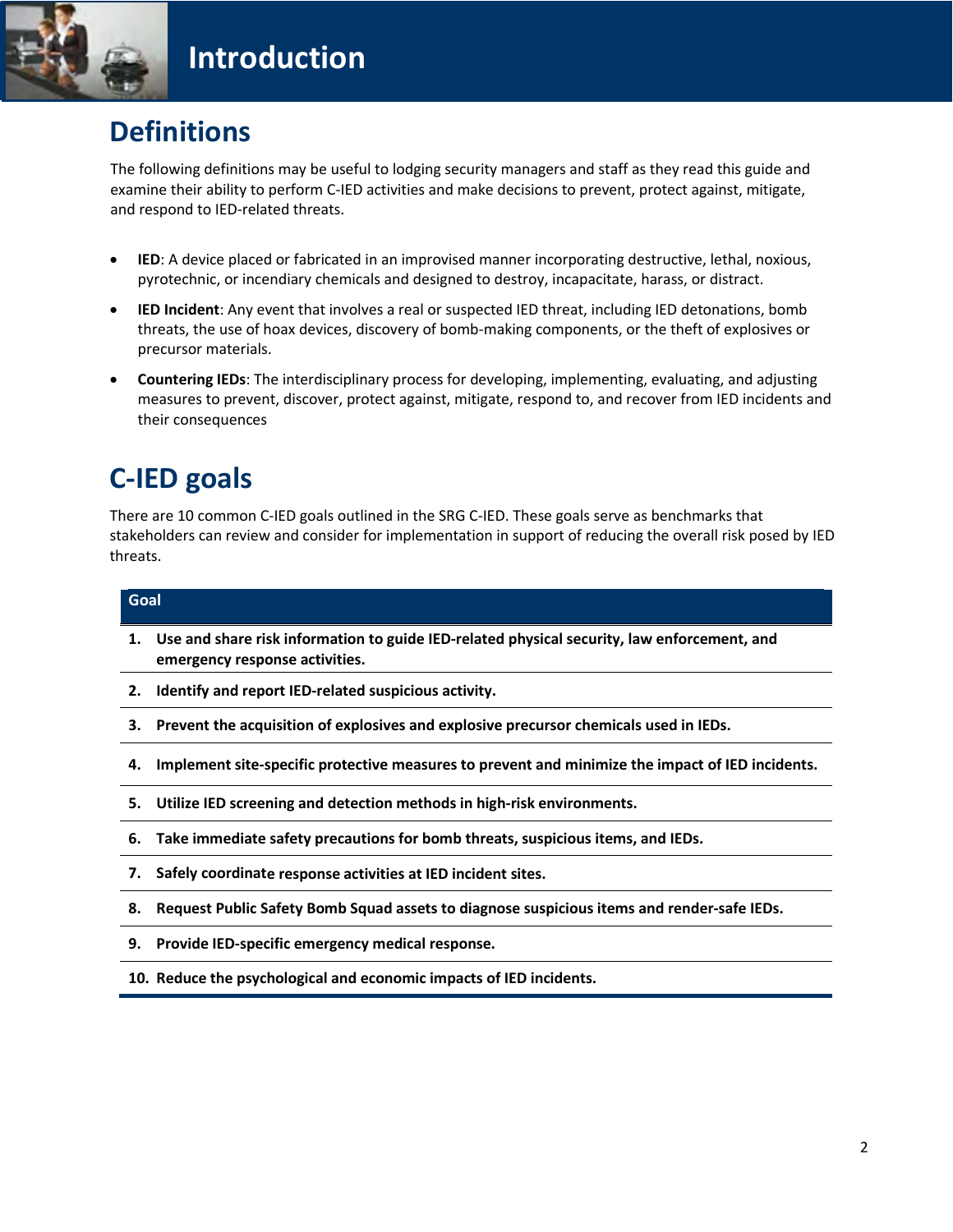### **Introduction**

The C-IED tasks in this guide align to six out of the ten C-IED goals in the table above:

**Goal 1: Use and share risk information to inform IED-related physical security, law enforcement, and emergency response activities.** The C-IED tasks in this category include the activities by which lodging personnel use and share information to improve coordination between stakeholders.

**Goal 2: Identify and report IED-related suspicious activity.** The C-IED tasks that align to this goal include the activities to help increase awareness and preparedness for identifying and communicating IEDrelated suspicious activity.

**Goal 4: Implement site-specific protective measures to prevent and minimize the impact of IED incidents.** These C-IED tasks include the activities by which lodging personnel strive to deter IED threats and protect against an IED attack to their facilities.

**Goal 5: Utilize IED screening and detection methods in high-risk environments.** These C-IED tasks discuss various screening and detection methods that lodging personnel can utilize to identify and prevent IEDs and IED components from entering into lodging facilities.

**Goal 6: Take immediate safety precautions for bomb threats, suspicious items, and IEDs.** These C-IED tasks include the activities by which lodging personnel can effectively respond to IED threats to their facilities in support of increasing safety,



*Figure 1: World Trade Center parking garage following the 1993 bombing that killed six people and injured 1,000 Property of DHS*

minimizing potential disruptions, and assisting law enforcement and first responders.

**Goal 7: Safely coordinate response activities at IED incident sites.** These C-IED tasks include activities by which lodging personnel can effectively and safely react at the IED incident site.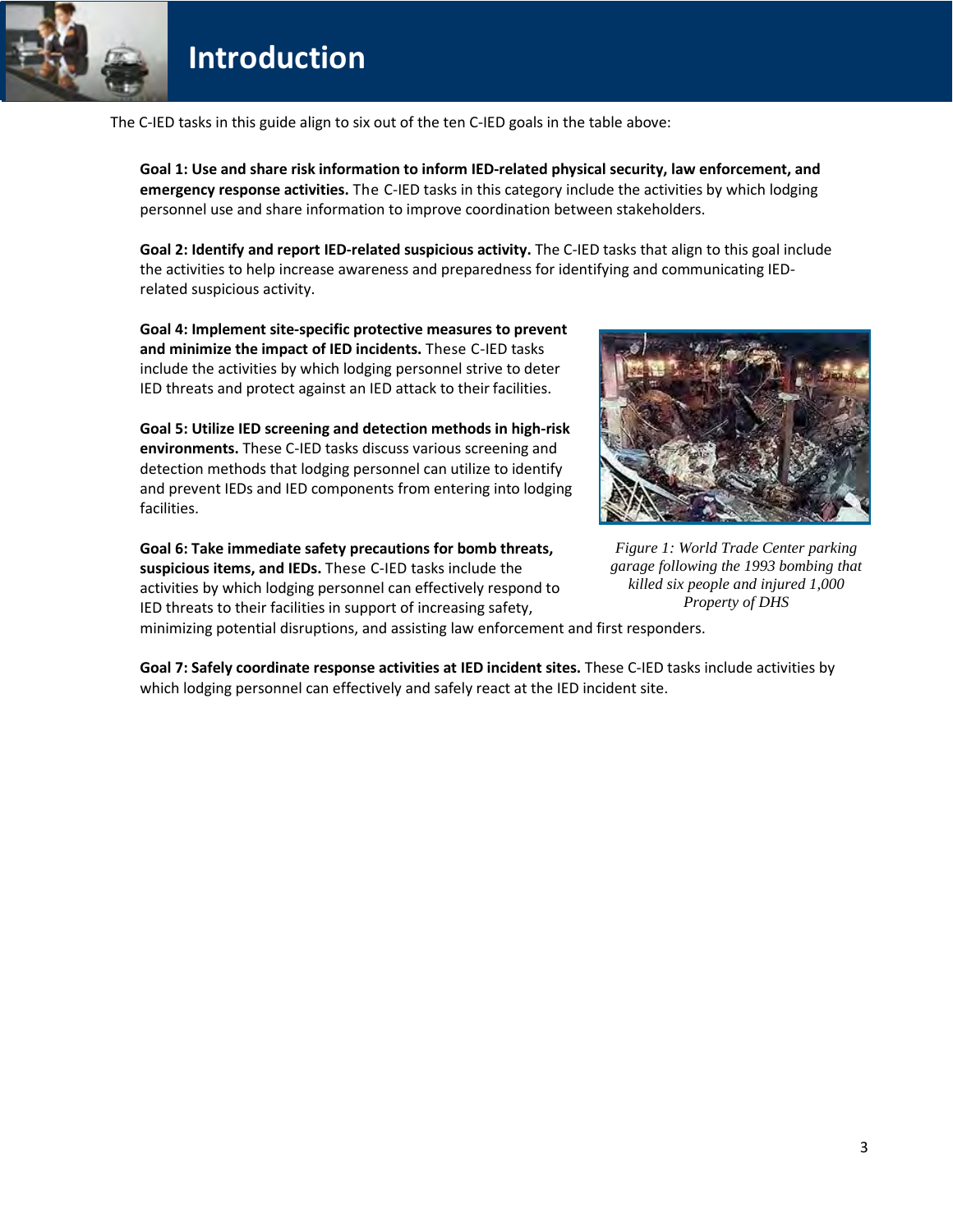

### **Subsector definition**

The Lodging Subsector is comprised of nongaming resorts, hotels and motels, hotel-based conference centers, and bed-and-breakfast establishments that provide travel accommodations generally for short-term stays and may also provide a range of other amenities (e.g., restaurants, golf courses, and conference and convention centers).[1](#page-4-0)

### **Lodging facility stakeholders**

For the purposes of this guide, lodging facility stakeholders include the following:

- **Security/Management:** Employees or contract staff responsible for providing a reasonably safe environment for visitors, guests, and staff.<sup>[2](#page-4-1)</sup>
- **Lobby and Front Desk Staff:** Employees or contract staff responsible for the reception desk, telephones, concierge, and bell stand.
- **Facilities/Engineering:** Employees or contract staff responsible for facility maintenance and deliveries.
- **Service Staff:** Employees or contract staff responsible for housekeeping and food service (e.g., kitchen, restaurant, catering, banquets, room service, and bars).



*Figure 2: Lodging facility stakeholders Source: iStock images*

<span id="page-4-0"></span> $1$  (Commercial Facilities Sector-Specific Plan - An Annex To The NIPP 2013 2015)

<span id="page-4-1"></span> $2$  For facilities without full-time security managers, these activities would likely be accomplished by the facility manager.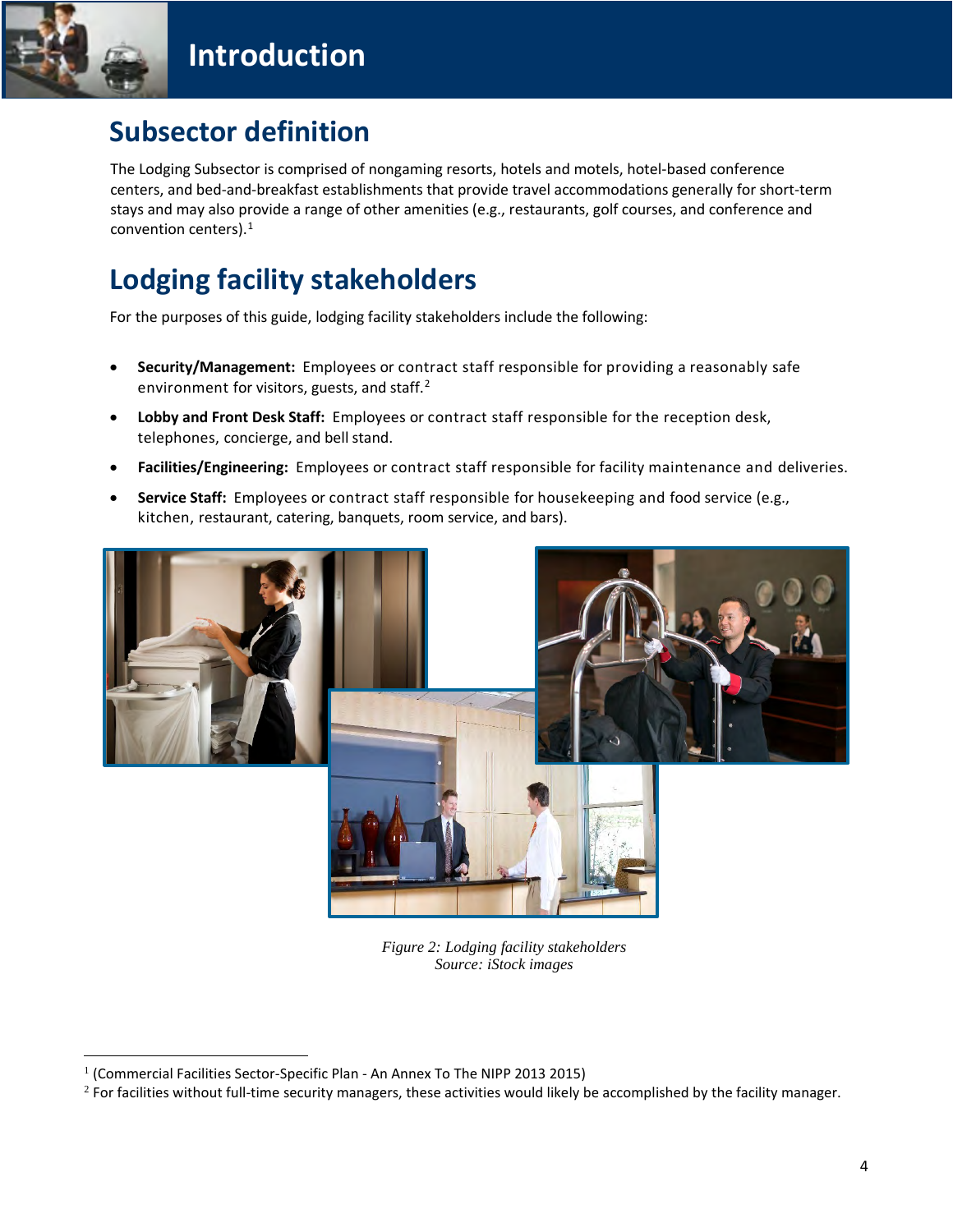

### **Assess IED risk**

Knowing and understanding the specific risks to lodging facilities from IEDs is a necessary first step to selecting and prioritizing the C-IED tasks presented in this guide.

Risk is generally defined as the potential for an unwanted outcome from an incident as determined by its likelihood and consequences. $3$  A C-IED risk analysis should address two core questions:

- How likely is it that an IED threat or detonation will occur?
- If an IED threat or detonation occurred, what would the consequences be?

As an example, a large downtown hotel in a major metropolitan area may be an attractive target for an IED attack because of the high number of people present at any given time and the relative ease of access. However, it is plausible that an attacker could use a suburban or rural motel, which likely has fewer security resources, as a staging area to gather precursors and build a bomb. As a result of these different risk factors, the large downtown hotel will have different priorities than the suburban hotel or the rural motel, which will affect the decisions that the managers for each of these facilities will make to strengthen the C-IED tasks outlined in the next section.



*Figure 3: Example actions in response to a changing threat environment Property of DHS*

Furthermore, any change in the likelihood of an IED incident (e.g., a credible threat to hotels in a particular city) could affect the actions those facilities take to implement C-IED tasks (see Figure 3). For example, day-to-day operations during the steady-state IED threat environment likely means checking guests' identification upon check-in to verify their identity. During an elevated threat environment, however, the lodging facility may decide to add additional security to monitor the lobby to look for suspicious behavior; and following a nearby bomb detonation, the facility may decide the risk is significant enough to physically search all guests before they are allowed to enter.

This section outlines examples of C-IED tasks that lodging security managers and staff can implement to prevent, protect against, mitigate, and respond to bomb threats and incidents. The C-IED tasks are grouped into the six C-IED goals defined earlier.

<span id="page-5-0"></span><sup>3</sup> (DHS Risk Steering Committee 2015)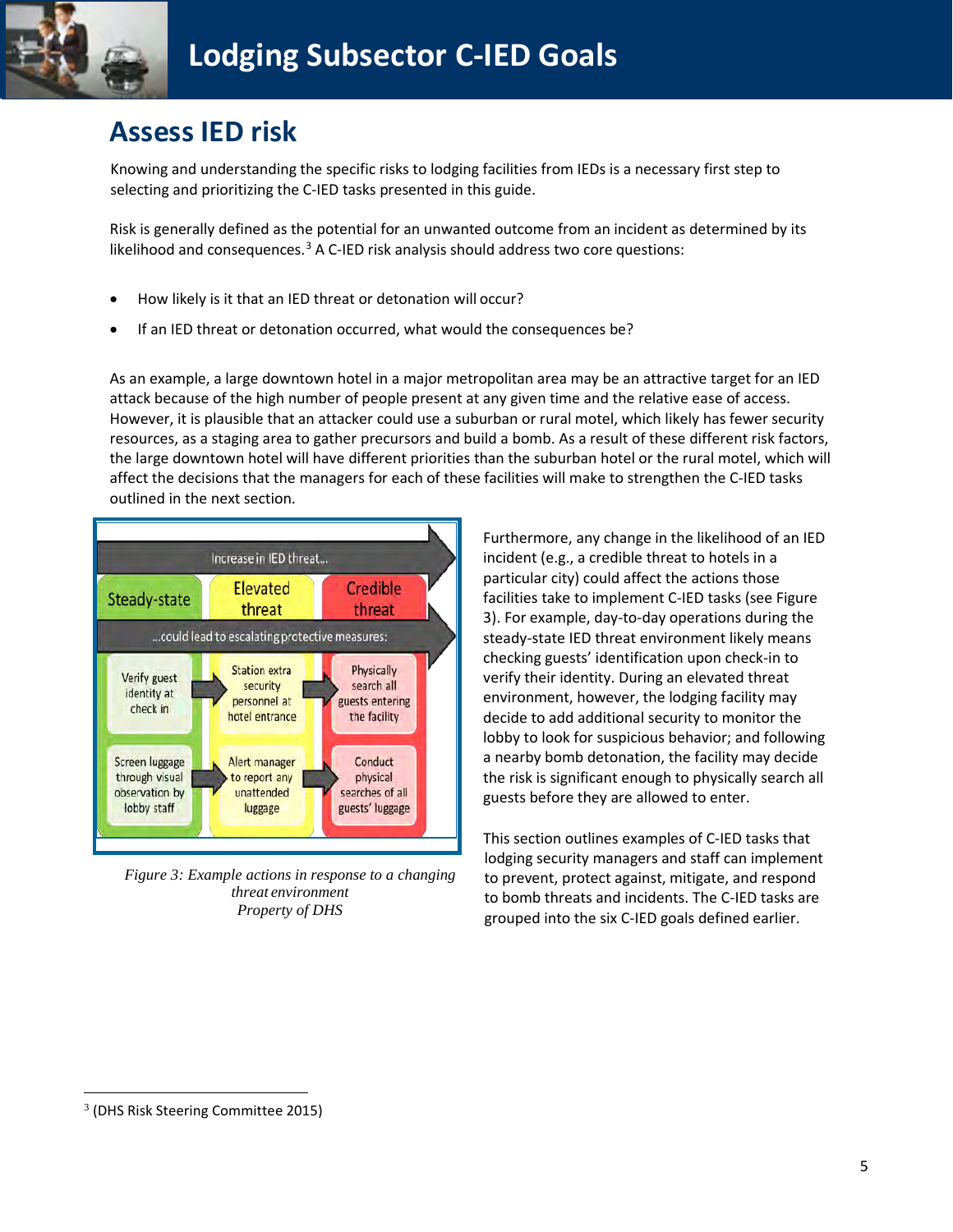

Descriptions of each C-IED task include examples from industry documents and discussions with stakeholders that summarize a spectrum of approaches for lodging facility management to consider, based on their respective risks, as they build and/or improve C-IED preparedness over time. Following this section are three appendices:

- **Appendix 1** provides a broader list of C-IED tasks, to include the example tasks outlined below, in an operational checklist format for venues to use to self-assess their preparedness.
- **Appendix 2** lists resources available to lodging facilities to build and improve their C-IED preparedness.
- **Appendix 3** lists the references used to develop this guide.

### **Goal 1 – Use and share risk information to guide IED-related physical security, law enforcement, and emergency response activities.**

The following C-IED tasks include the activities lodging security managers and staff can incorporate to effectively use and share information to any and all stakeholders involved.

#### **Assess risk of an IED incident.**

Assess the likelihood and consequences of an IED incident that directly impacts a) the lodging facility and b) adjacent facilities (e.g., airports). A number of resources are available to support risk assessment of an IED incident, including the following:

- Local bomb technicians, who are part of local fire or law enforcement agencies;
- DHS Protective Security Advisors (PSAs);[4](#page-6-0)
- Local emergency managers, as part of their ongoing Threat and Hazard Identification and Risk Assessment process; and
- Local, regional, or state fusion centers.<sup>[5](#page-6-1)</sup>

Be aware of new circumstances or information that may increase or decrease the threat of an IED. For example, a special event, such as a marathon or demonstration, could increase the threat.



Incorporate "alert levels" into facility

emergency plans. These levels can be tied to local or federal advisory systems, such as the National Terrorism Advisory System, or to criteria defined by the facility. The plan can also outline specific protective actions for each level (e.g., increased screening of luggage during an elevated alert).

<span id="page-6-0"></span><sup>4</sup> PSAs are DHS representatives whose mission is to protect critical infrastructure through engagement with private sector stakeholders. For more information, se[e https://www.dhs.gov/protective-security-advisors.](https://www.dhs.gov/protective-security-advisors)

<span id="page-6-1"></span><sup>5</sup> For more information about fusion centers, se[e https://www.dhs.gov/state-and-major-urban-area-fusion-centers.](https://www.dhs.gov/state-and-major-urban-area-fusion-centers)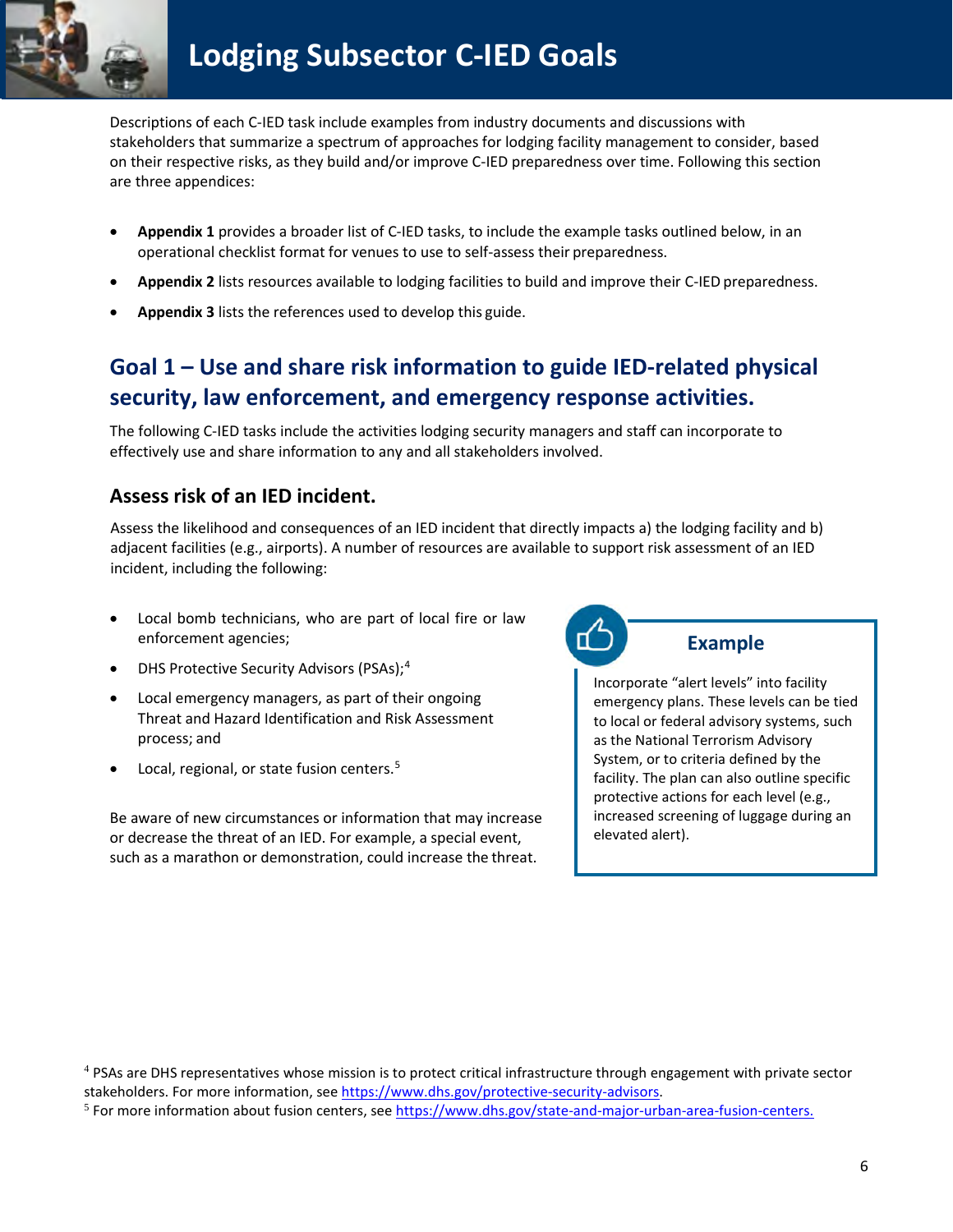

### **Lodging Subsector C-IED Goals**

#### **Monitor IED-related security information.**

Establish relationships with government and industry stakeholders to maintain the routine exchange of IED-related security information including alerts, attack indicators and warnings, and advisories. Some examples of partnerships include the following:

- Private sector liaisons from law enforcement agencies;
- Local emergency management agencies;
- Local, regional, or state fusion centers;
- DHS PSAs;
- Local/regional hotel associations;
- National hotel associations (e.g., American Hotel and Lodging Association); and
- Local business associations/chambers of commerce.

### **Example**

Establish a periodic meeting of lodging managers within a jurisdiction to share security-related information. Invite local and regional stakeholders to participate and share information (e.g., fusion centers, PSA, and local law enforcement). By establishing these relationships when there is no explicit IED threat, lodging security managers will know whom to contact for information when there is a specific IED threat to their community.

#### **Goal 2 – Identify and report IED-related suspicious activity.**

The following C-IED tasks include the activities security managers and staff at lodging facilities can employ to efficiently recognize and report IED-related suspicious behaviors and items.

#### **Educate all staff to understand potential IED threats.**

Train all employees and contract staff to recognize and report suspicious behavior and objects that could be associated with IEDs. For example, training for lobby staff could address not just unattended luggage, but also observing whether the owner of the bags then leaves the building. Training can consist of instructor-led sessions or computer-based training courses. In addition, educational materials (e.g., posters and signs) and checklists can help staff recognize and report suspicious activities and objects that could be associated with IEDs. Lodging managers can use drills on a regular basis to reinforce training.

If the threat is elevated (e.g., if an event involves a controversial figure or organization), consider issuing reminders to staff or conducting ad-hoc refresher training. DHS has developed a wide variety of materials, such as training videos, posters, and checklists, that lodging facilities can use to supplement their IED training efforts. See Appendix 2 for a list of available resources.



*Figure 4: OBP Awareness Poster Source: DHS OBP*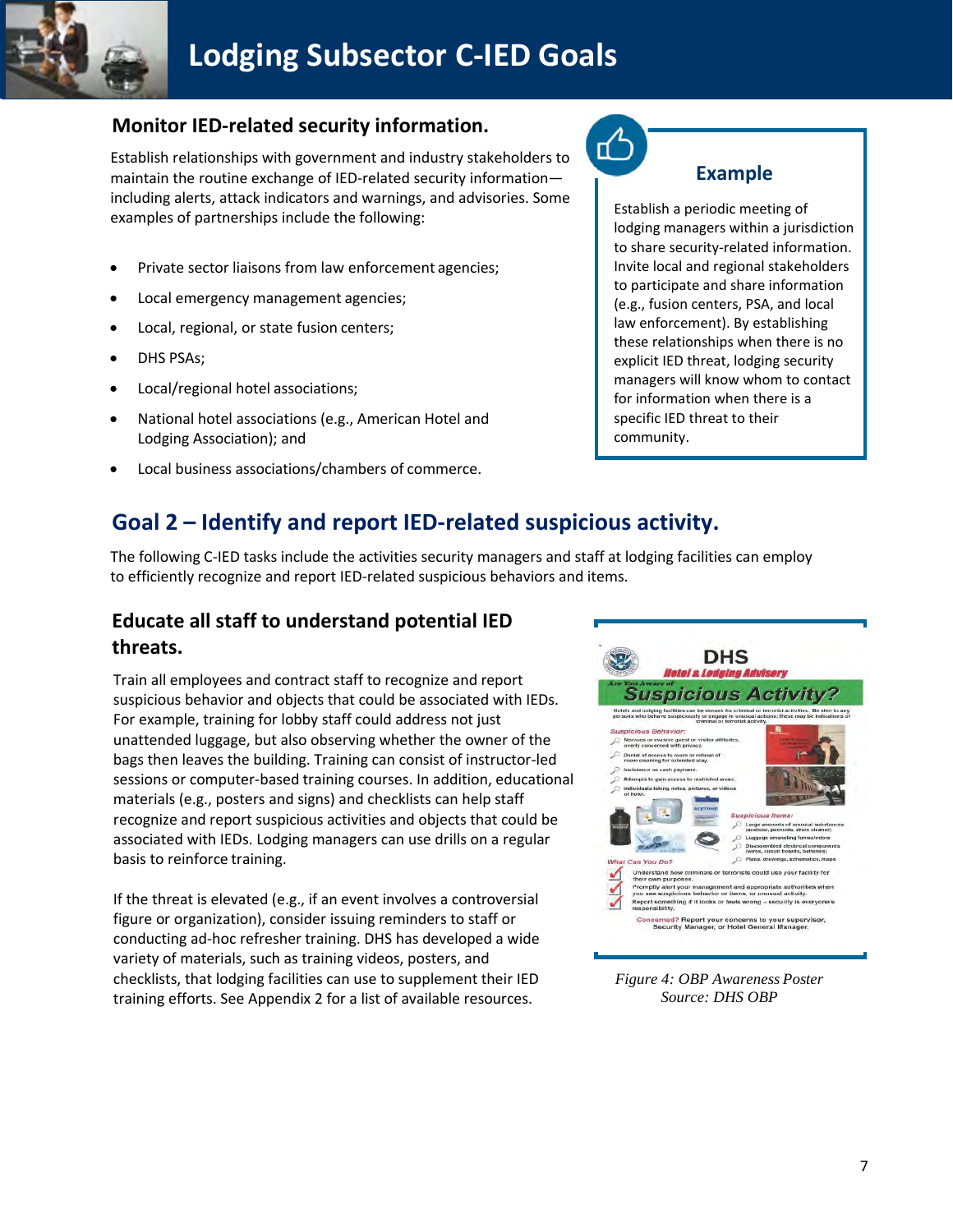

#### **Recognize out-of-place and suspicious behavior.**

Be mindful of out-of-place and suspicious behaviors that may indicate planning or execution of an IED attack. Some examples of suspicious behaviors include the following:

- Wearing unusually bulky clothing that might conceal explosives;
- Attempting to access restricted areas or events; and
- Conducting surveillance of lodging facilities.

If the threat is elevated, use daily staff meetings to reinforce the importance of recognizing of out-of-place and suspicious behaviors. See Appendix 2 for more information on recognizing suspicious behavior.

#### **Recognize IED components and explosive precursors.**

Be aware of common IED components (e.g., wires, timers, and triggers) and be able to recognize them in areas of the facility where they could be placed (e.g., lobby, banquet halls, and guest rooms). In addition, be familiar with explosive precursors, many of which are common household items, when they are in unexpected places or are unexpectedly missing from storage areas. Some common chemicals likely found in lodging facilities include:

- Drain cleaner;
- Paint remover;
- Sanitizers;
- Fertilizer; and
- Batteries.

If the threat is elevated, use daily staff meetings to reinforce the importance of recognizing IED device components and explosive precursors. For more information on IED components and precursors, see Appendix 2.

#### **Report any potential IED-related information to appropriate authorities.**



card) to encourage staff to report suspicious behavior. Establish procedures for staff to report information to lodging security personnel and management on suspicious behaviors that could be associated with IEDs, such as targeted surveillance of a hotel, suspicious packages, or unattended luggage with no identified owner. If the threat is elevated, reinforce these reporting procedures during daily staff meetings. For more information on responses to suspicious behavior, see Appendix 2.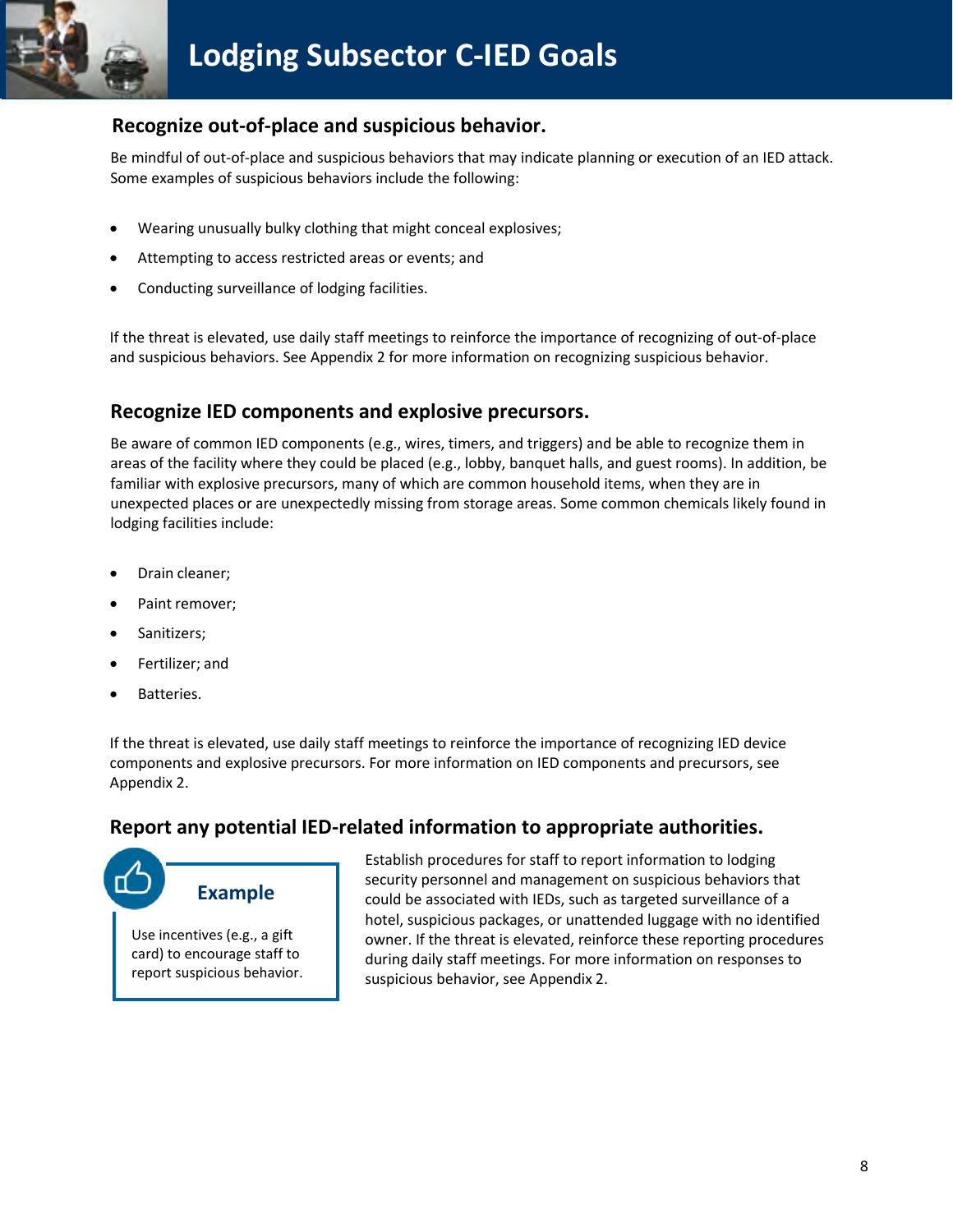

### **Lodging Subsector C-IED Goals**

#### **Provide evidence to law enforcement authorities.**

Contact local law enforcement with IED-related information ranging from suspicious activity that may be of interest to law enforcement to a credible IED threat. Law enforcement agencies may request that facilities provide evidence (e.g., closed circuit television [CCTV] footage) supporting the IED-related information reports. For more information on reporting suspicious behavior to law enforcement, see Appendix 2.



#### **Example**

Report all bomb threats to local law enforcement. With technological advancements, threats may be directed to multiple facilities nearly simultaneously, and the information can help responders build an accurate picture of the threat.

### **Goal 4 – Implement site-specific protective measures to prevent and minimize the impact of IED incidents.**

The following C-IED tasks include the activities that lodging security managers and staff can utilize to deter IED threats and better protect against an IED attack.

#### **Verify identity of employees and contract staff.**

Lodging management typically require staff to wear identification badges at all times. However, the complexity of the identification badges varies significantly, from simple nametags to more sophisticated security cards. Consider implementing strategies to protect against the use of old identification badges to gain access to secure areas.



contractor identification badges frequently to make it difficult to attempt to create fake badges or use old credentials to gain access into the facility.

#### **Control access to secure areas.**

During the steady-state threat environment, lodging management has limited capability to control patron access to restricted areas (e.g., kitchen, laundry, loading dock, and security offices), as emergency exit routes often use those spaces. However, if the threat is elevated, consider placing additional security staff at the entrance points to restricted areas to minimize unauthorized access. In addition, consider requiring authorized personnel to swipe their identification badges to limit access to restricted areas (e.g., mechanical rooms, luggage storage, and securityoffices).

#### **Implement facility-related security measures.**

Identify and implement protective security features, such as perimeter lighting, fences, and secure storage for explosive materials and precursors, based on identified vulnerabilities. In addition, consider installing vehicle or other physical barriers that provide effective standoff distance from potential IED attacks and implementing measures to mitigate the consequences of an IED detonation (e.g., restricting luggage storage to locations away from areas where large numbers of people congregate and installing blast-resistant windows and trash receptacles in certain areas of the facility). For more information on security measures, see Appendix 2.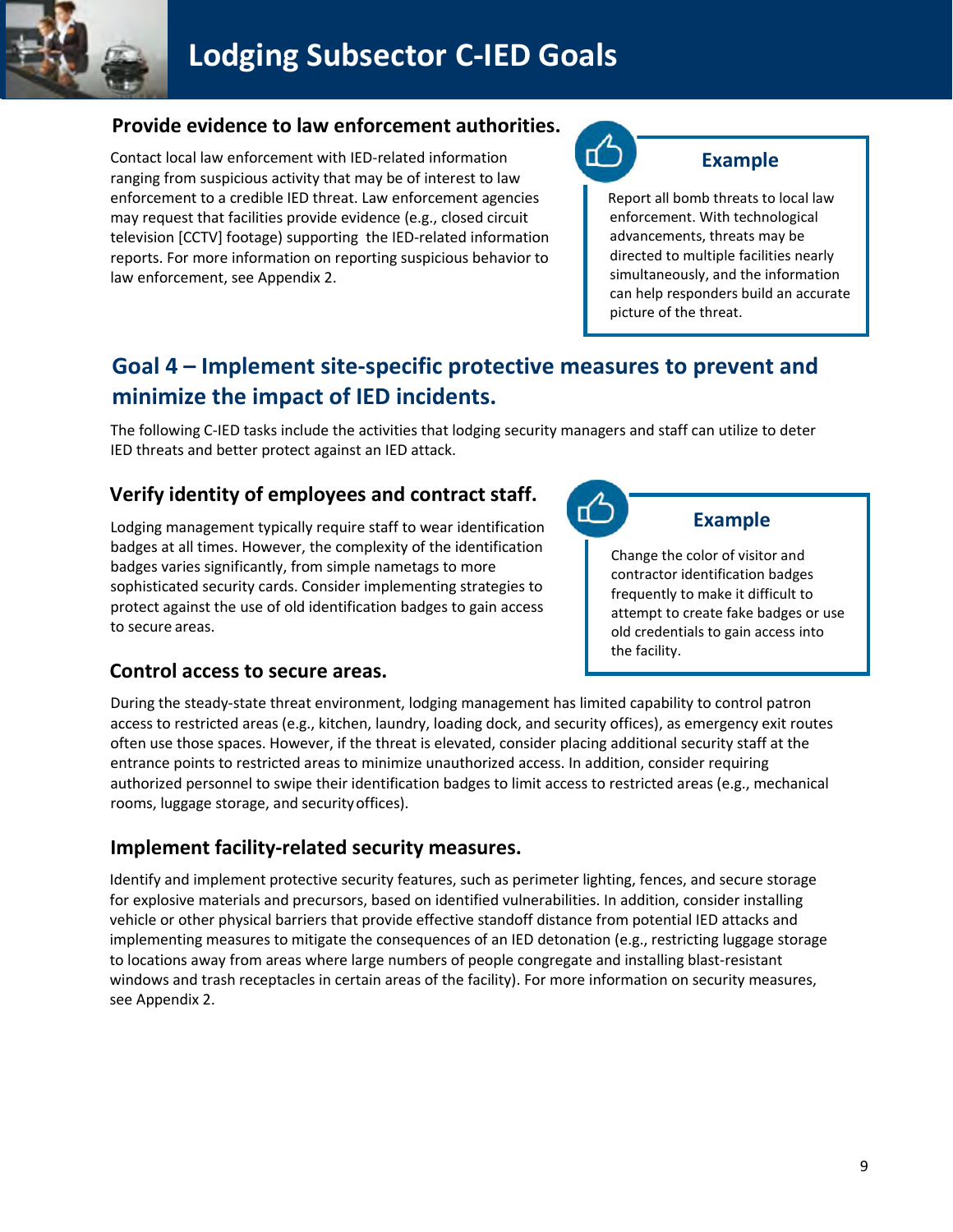

### **Goal 5 – Utilize IED screening and detection methods in high-risk environments.**

The following C-IED tasks include the activities security managers and staff at lodging facilities can utilize as screening and detection measures.

#### **Screen visitors and luggage.**

During the steady-state threat environment, screening of guests and luggage is typically limited to visual efforts to recognize suspicious objects and behavior. However, if the threat is elevated, consider conducting additional screening of all patrons to ensure they have reason to be at the lodging facility and verifying patrons' identification to authorize room check-in. Additionally, consider implementing physical searches of bags and luggage belonging to guests checking in and other patrons visiting the lodging facility.<sup>[6](#page-10-0)</sup> Examples could include adding additional security staff to monitor the lobby, using hand-held metal detectors at entry points, physical searches of luggage and bags, and limiting access to registered guests. Consider also the emerging challenges of guest verification given the use of mobile apps to check into and access guest rooms. For more information on luggage screening, see Appendix 2.

#### **Screen vehicles.**

During the steady-state threat environment, screening of vehicles is typically limited to visual efforts to recognize suspicious objects and behavior, especially in city areas where efforts to screen vehicles would likely block traffic.<sup>[7](#page-10-1)</sup> However, if the threat is elevated, the need to screen vehicles may outweigh collateral inconveniences. Enhanced vehicle screening could be as simple as adding extra security staff to monitor the loading and unloading areas immediately outside the entrance. For more information, see Appendix 2.

#### **Screen mail deliveries.**

Lodging staff typically do not screen mail and other deliveries during the steady-state threat environment, aside from general recognition of anything suspicious that could be associated with IEDs (e.g., strange odors, ticking sounds, and protruding wires). However, if the threat is elevated, reinforce the importance of screening mail and other deliveries and reporting anything suspicious during daily staff meetings. For more information on screening deliveries, see Appendix 2.

### **Goal 6 – Take immediate safety precautions for bomb threats, suspicious items, and IEDs.**

The following C-IED task includes the activities that lodging security managers and staff can employ to take immediate safety precautions for bomb threats and suspicious items.

#### **Search for potential IEDs.**

Standard practice upon receiving an IED threat is to first try to locate the potential IED. If available, CCTV footage can aid in the search to determine, for example, if a suspicious package is merely an unattended bag or if it was left behind deliberately. If a potential IED is located through the search process, monitor the device, but do not touch it, until law enforcement arrives on scene. Importantly, limit the use of communication devices when searching for the IED, as the use of two-way radios and cell phones could trigger

<span id="page-10-0"></span> $6$  Any efforts by staff to screen luggage would likely be done by physically opening and inspecting bags.

<span id="page-10-1"></span> $7$  There are some hotels in large metropolitan areas that search the trunks of vehicles parked in onsite garages.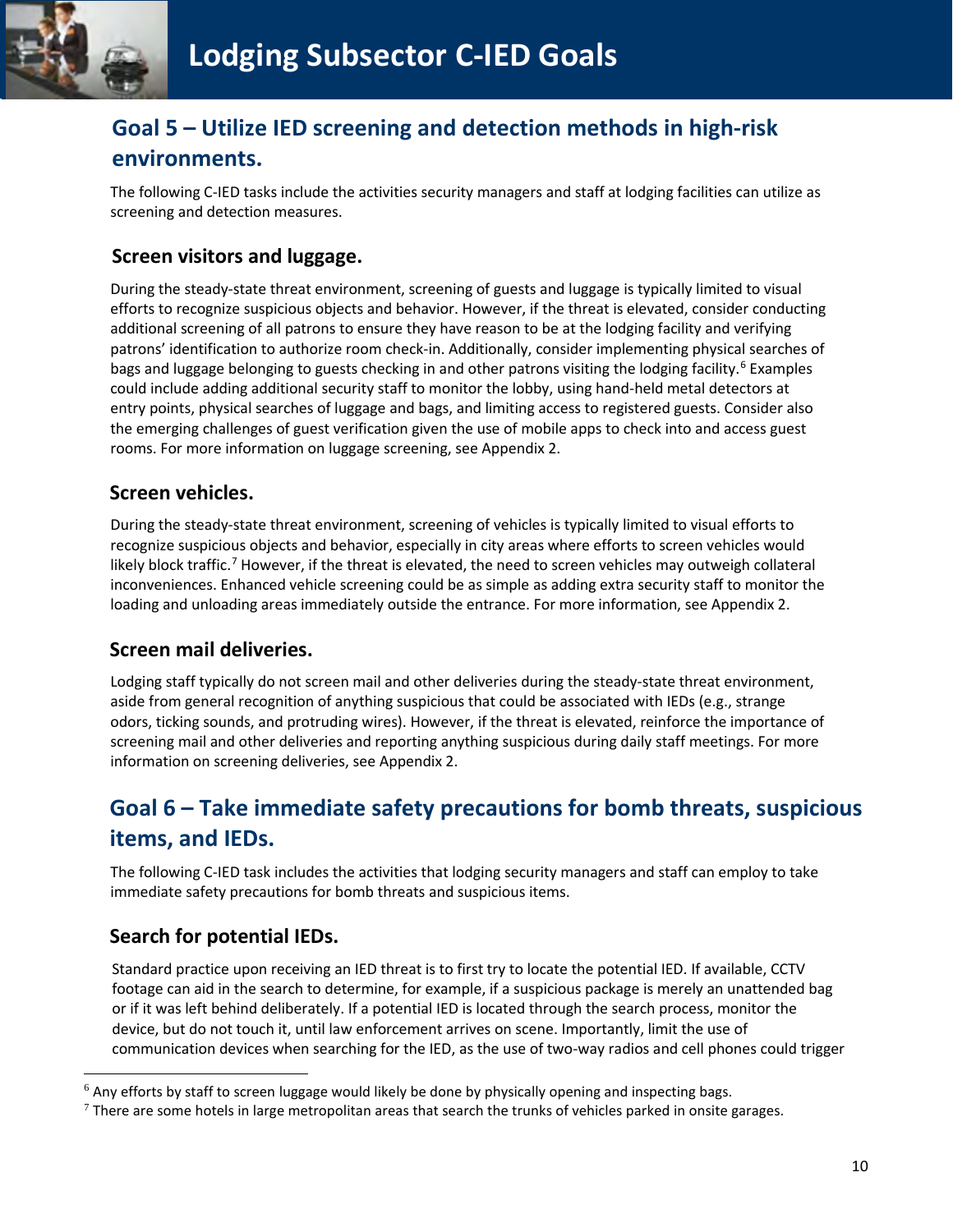

detonation of an actual device. For more information on search procedures, see Appendix 2.

#### **Determine and implement appropriate protective measures.**

If an IED threat is determined to be credible, establish a cordon around the object to keep staff and attendees away from the area. Consider implementing the pre-evacuation protocol in the emergency action plan as a precaution. This includes conducting a secondary sweep for additional suspect IEDs along the evacuation routes and preparing reception areas. In the event of a successful IED detonation, keep attendees in their seats to the extent possible, given the concern of secondary devices along egress routes. If the decision is made to evacuate attendees, identify egress points as far from the blast as possible and direct the evacuation accordingly. For more information on IED evacuation distances, see Appendix 2.

| <b>Threat Description</b> |                       | Explosives<br>Capacity | Mandatory<br>Evacuation<br><b>Distance</b> | Shelter-in-<br>Place<br>Zone | Preferred<br>Evacuation<br>Distance |
|---------------------------|-----------------------|------------------------|--------------------------------------------|------------------------------|-------------------------------------|
|                           | Pipe Bomb             | 5 lbs                  | 70 ft                                      | 71-1199 ft                   | $+1200$ ft                          |
| ≪                         | Suicide Bomber        | 20 lbs                 | 110 ft                                     | 111-1699 ft                  | +1709.71                            |
| $\sim$                    | Briefcase/Suitcase    | 50 86                  | 150 ft                                     | 151-1849 ft                  | $+1850f1$                           |
| حفظها                     | Car                   | 500 lbs                | 320 ft                                     | 321-1899 ft                  | +1900 ft                            |
| $\sim$ 2008.              | <b>SUV/Van</b>        | 1,000 lbs              | 400 ft                                     | 401-2399 ft                  | +2400 ft                            |
|                           | Small Delivery Truck  | 4,000 lbs              | 640 ft                                     | 641-3799 ft                  | +1800 ft                            |
|                           | Container/Water Truck | 10,000 lbs             | 860 ft                                     | 861-5099 ft                  | +5100ft                             |
|                           | Semi-Trailer          | 60,000 lbs             | 1570 ft                                    | 1571-9299 ft                 | +5300 ft                            |

*Figure 5: Bomb Threat Stand-Off Card* Source: DHS OBP

### **Goal 7 – Safely coordinate response activities at IED incident sites.**

The following C-IED tasks include the activities that security managers and staff at lodging facilities can utilize to safely coordinate the response to IED threats at their facilities and support the local emergency response community following a successful detonation.

#### **Implement emergency operations plan and/or business continuity plan.**

Develop an emergency operations plan and/or business continuity plan to guide the response to a credible IED threat or successful detonation. At a minimum, the plan should outline procedures for the following activities:

- Reporting credible IED threats to local law enforcement;
- Searching for potential IEDs and what to do if one is located;
- Coordinating with first responders to ensure unity of effort;
- Providing information to patrons; and
- Evacuating the facility partially or completely based on an identified IEDthreat.

For more information on threat and detonation responses, see Appendix 2.



*Figure 6: The Alfred P. Murrah Building following the 1995 bombing in Oklahoma City that killed 168 people and injured more than 500. Property of DHS*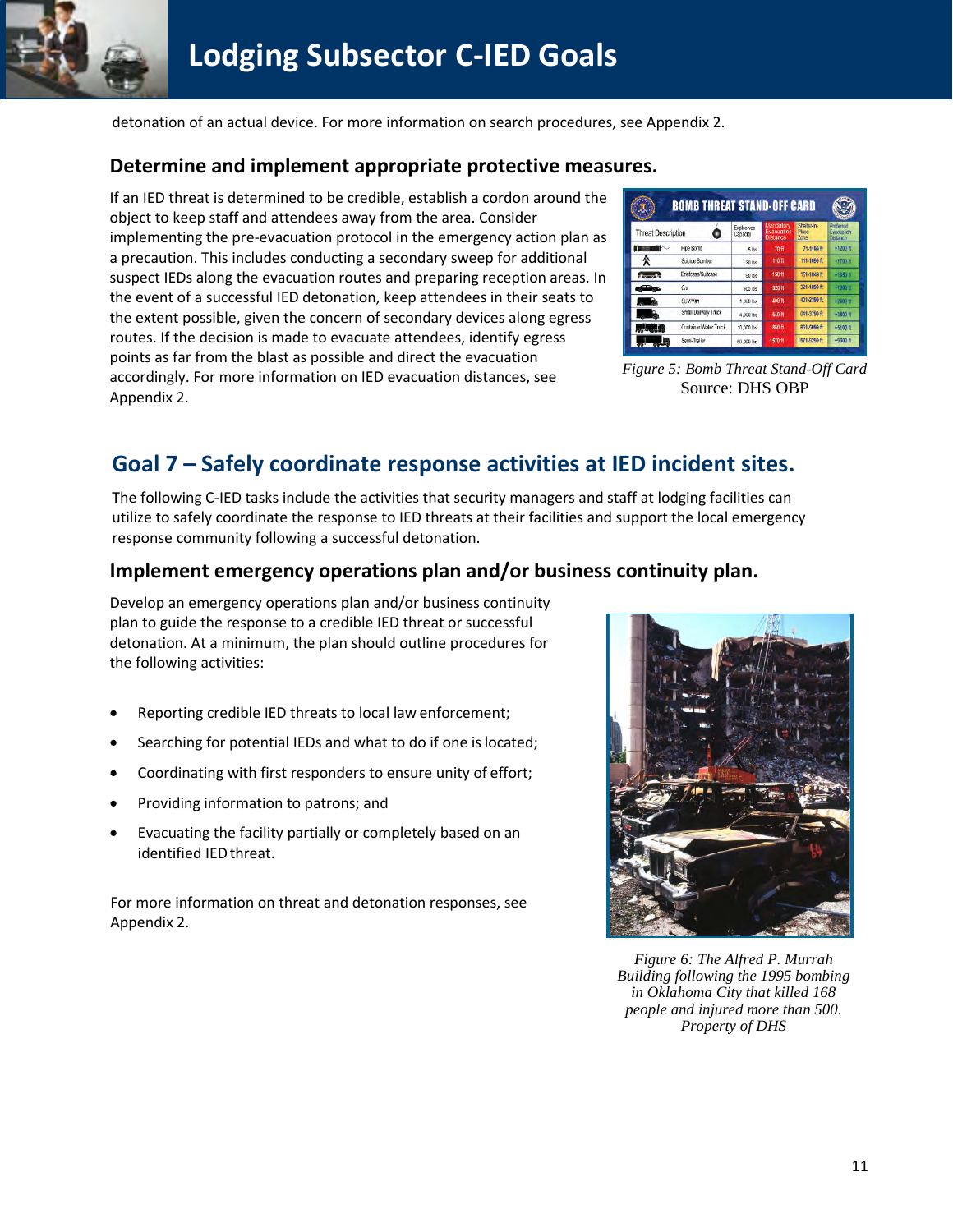

#### **Share IED-related information in the event of an IED threat.**

When responding to an IED threat, lodging management will need to notify and provide information to local law enforcement and fire rescue agencies, as well as their patrons.

- **Information to law enforcement and fire rescue agencies.** The types of information that security managers should expect to provide arriving law enforcement and fire rescue responders include the following:
	- − Information collected on a bomb threat checklist;
	- Any suspicious activity or deliveries at the time the threat was made;
	- Information about the IED threat including whether the threat was made to a general phone number or a private number, the phone number that made the call, and exactly what the caller said;
	- Whether a search for the suspected IED has been conducted, and if so, the results of that search;
	- − Size of any suspected IEDs located, as this will determine the area that will need to be cordonedoff;
	- − Venue floor plan, CCTV, and other electronic information that could be informative; and
	- − Potential hazardous materials or chemicals that could affect responders or reduce the effectiveness of a K9 unit.

In addition, law enforcement officers often will want to speak with the person who received initial information about an IED threat, the manager (to learn about recent threats, firings, and any other employee issues), and the building engineer.

- **Information to patrons.** Seek guidance with upper management and public relations staff to develop information for patrons about a credible IED threat to the lodging facility or suspected IED within the lodging facility. If the decision is made to evacuate, patrons will need to be informed as rapidly as possible and provided with guidance on what actions to take. If the facility has available staff, knock on guest room doors to deliver instructions to face-to-face. Other options to consider include the use of a public announcement system, automated room calls, and blast text messages (provided that patrons provide their mobile phone number upon check in).
- **Information to media.** Seek guidance with leadership/management and public relations staff to develop a media relations strategy and/or plan about an IED threat/or incident or suspected IED within the lodging facility to communicate with patrons/attendees/guests, staff, and any businesses or residential communities in the surrounding area. Utilize news and social media and other communication mediums to share important information, such as stand-off areas or evaluation plans, to law enforcement, emergency responders, and customers.

For more information on sharing IED-related information, see Appendix 2.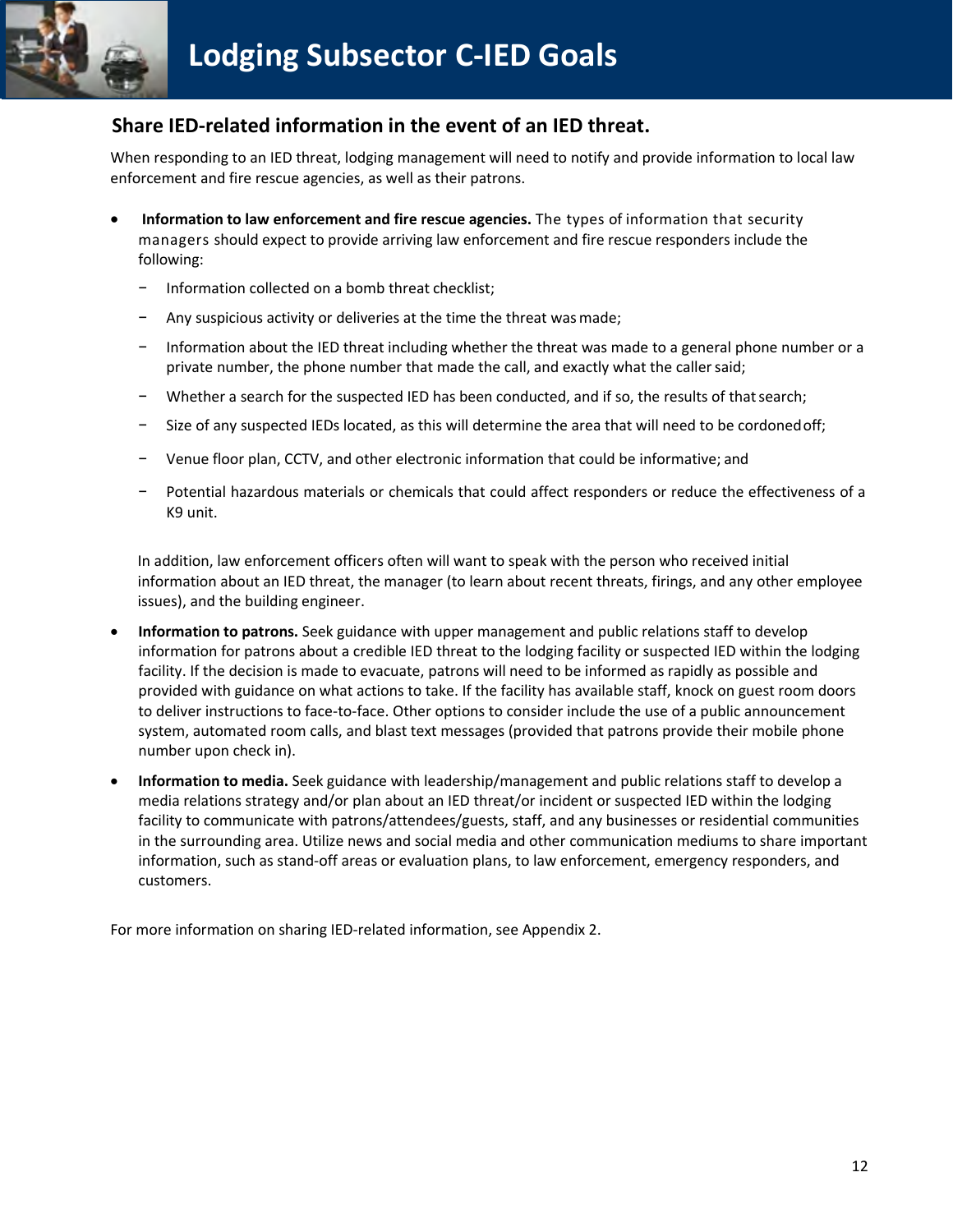

#### **Evacuate the lodging facility.**

If an IED threat is determined to be credible, evacuation of staff and patrons may be necessary. Depending on the location of the IED threat, first determine whether the entire lodging facility needs to be evacuated, or if a partial evacuation is sufficient (e.g., if conference facilities are in a separate building from guest rooms). Consider developing an evacuation plan unique for IEDs, with several evacuation routes (including ones that are different from fire evacuation routes) in order to minimize patron exposure to a suspected IED. Ideally, inspect the chosen evacuation route before notifying patrons of the



#### **Example**

Develop a specific evacuation plan for a bomb threat rather than defaulting to the fire alarm. Guests and visitors may need to be routed away from high-risk areas or to alternative rally points.

need to evacuate. First responders arriving to the lodging facility can also support the evacuation if additional personnel are needed.

For more information on IED evacuation distances, see Appendix 2.

#### **Coordinate with first responders and provide support for response operations following an IED detonation.**

If the lodging facility is located within the vicinity of an IED detonation but otherwise unaffected, first responders could request their support. First responders may want to utilize a lodging facility for the following:

- Command post to direct response operations, requiring conference room, office supplies, communication, and information technology support;
- Family reunification and emergency sheltering, requiring conference rooms, kitchen and dining areas, and guest rooms; and
- Medical services, requiring conference rooms, medical supplies, kitchen and dining areas.

Decide as soon as possible if the lodging facility is willing and able to support response activities and communicate that information to the first responders.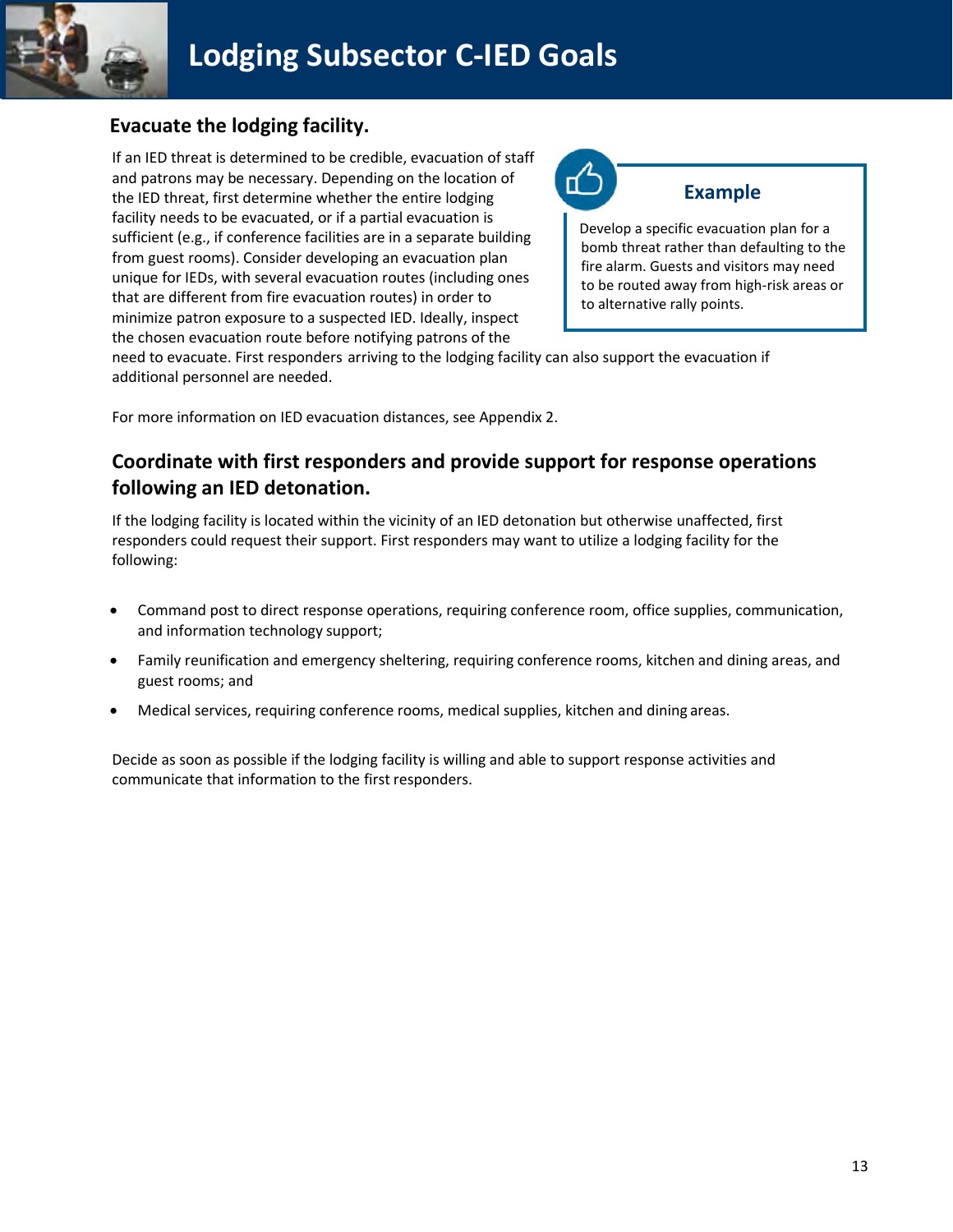

### Relationship between C-IED goals, tasks, and stakeholders

The following table shows the relationship between the C-IED goals and example tasks described in greater detail above and the stakeholder(s) responsible for addressing them.

|                                                                                                                                      | <b>Stakeholder</b>                    |                       |                                           |                                |
|--------------------------------------------------------------------------------------------------------------------------------------|---------------------------------------|-----------------------|-------------------------------------------|--------------------------------|
| <b>C-IED Goals and Tasks</b>                                                                                                         | Security /<br>Management <sup>8</sup> | Lobby<br><b>Staff</b> | <b>Facilities /</b><br><b>Engineering</b> | <b>Service</b><br><b>Staff</b> |
| Goal 1: Use and share risk information to guide IED-related physical security, law enforcement, and emergency<br>response activities |                                       |                       |                                           |                                |
| Assess risk of an IED incident                                                                                                       | X                                     |                       |                                           |                                |
| Monitor IED-related security information                                                                                             | X                                     |                       |                                           |                                |
| Goal 2: Identify and report IED-related suspicious activity                                                                          |                                       |                       |                                           |                                |
| Educate all staff to understand potential IED threats                                                                                | X                                     | X                     | X                                         | X                              |
| Recognize out-of-place and suspicious behavior                                                                                       | X                                     | X                     | X                                         | X                              |
| Recognize IED components and explosive precursors                                                                                    | X                                     | X                     | X                                         | X                              |
| Report any potential IED-related information to<br>appropriate authorities                                                           | X                                     | X                     | X                                         | X                              |
| Provide evidence to law enforcement authorities                                                                                      | X                                     |                       |                                           |                                |
| Goal 4: Implement site-specific protective measures to prevent and minimize the impact of IED incidents                              |                                       |                       |                                           |                                |
| Verify identity of employees and contract staff                                                                                      | X                                     |                       |                                           |                                |
| Control access to secure areas                                                                                                       | X                                     |                       |                                           |                                |
| Implement facility-related security measures                                                                                         | X                                     |                       | X                                         |                                |
| Goal 5: Utilize IED screening and detection methods in high-risk environments                                                        |                                       |                       |                                           |                                |
| Screen visitors and luggage                                                                                                          | X                                     | X                     |                                           |                                |
| Screen vehicles                                                                                                                      | X                                     | X                     |                                           |                                |

<span id="page-14-0"></span> $8$  For facilities without full-time security managers, the facility manager would likely accomplish these activities.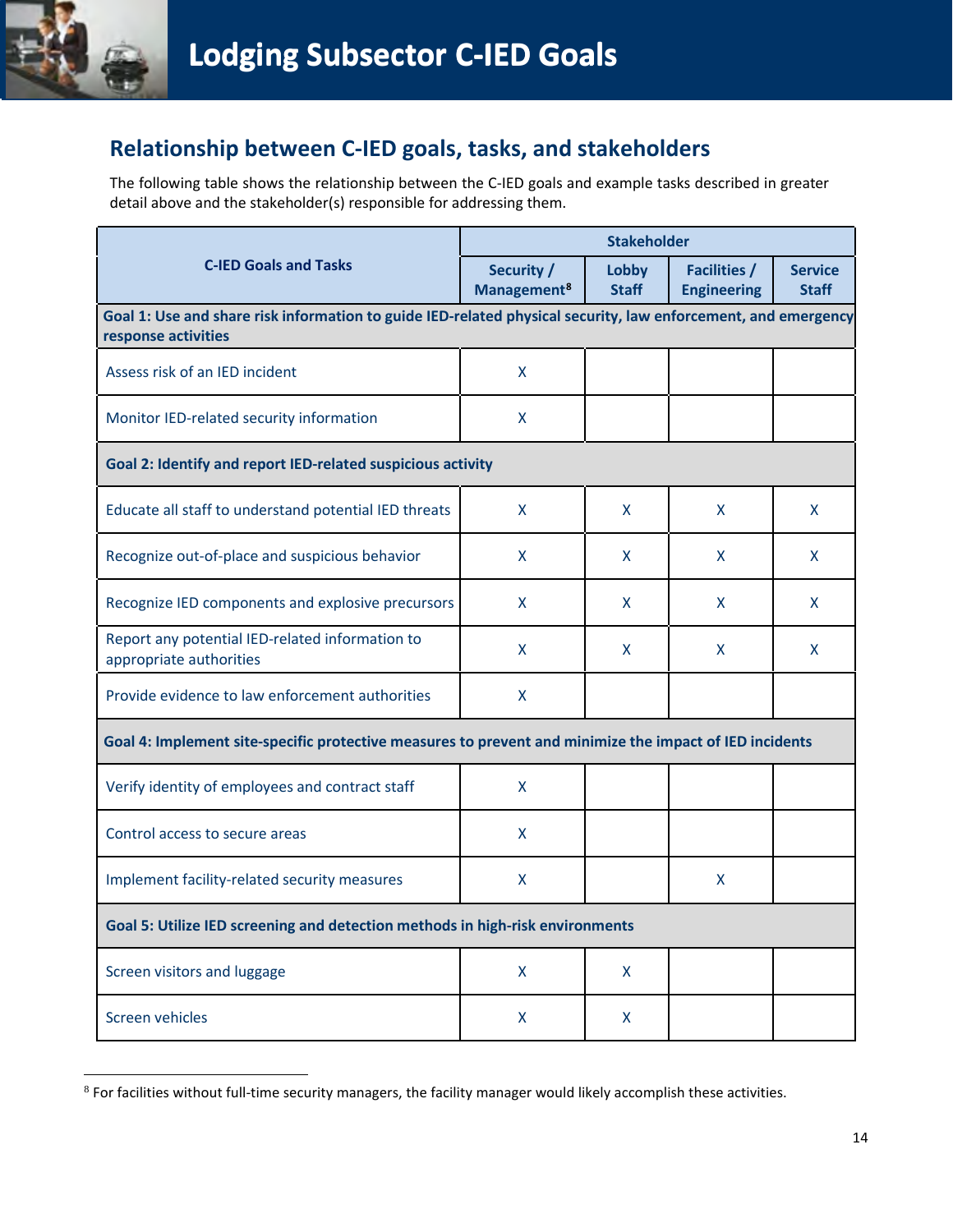

|                                                                                                                       | <b>Stakeholder</b>                    |                       |                                           |                                |
|-----------------------------------------------------------------------------------------------------------------------|---------------------------------------|-----------------------|-------------------------------------------|--------------------------------|
| <b>C-IED Goals and Tasks</b>                                                                                          | Security /<br>Management <sup>8</sup> | Lobby<br><b>Staff</b> | <b>Facilities /</b><br><b>Engineering</b> | <b>Service</b><br><b>Staff</b> |
| Screen mail deliveries                                                                                                | X                                     | X                     | X                                         |                                |
| Goal 6: Take immediate safety precautions for bomb threats, suspicious items, and IEDs                                |                                       |                       |                                           |                                |
| Search for potential IEDs                                                                                             | X                                     | X                     | X                                         | X                              |
| Determine and implement appropriate protective<br>measures                                                            | X                                     | X                     | X                                         | X                              |
| Goal 7: Safely coordinate response activities at IED incident sites                                                   |                                       |                       |                                           |                                |
| Implement an emergency operations plan and/or<br>business continuity plan                                             | X                                     |                       |                                           |                                |
| Share IED-related information in the event of an IED<br>threat                                                        | X                                     | X                     |                                           |                                |
| Evacuate the lodging facility                                                                                         | X                                     | X                     | $\mathsf{x}$                              | $\mathsf{x}$                   |
| Coordinate with first responders and provide<br>support for response operations following an<br><b>IED</b> detonation | $\boldsymbol{\mathsf{X}}$             | X                     | $\boldsymbol{\mathsf{X}}$                 | X                              |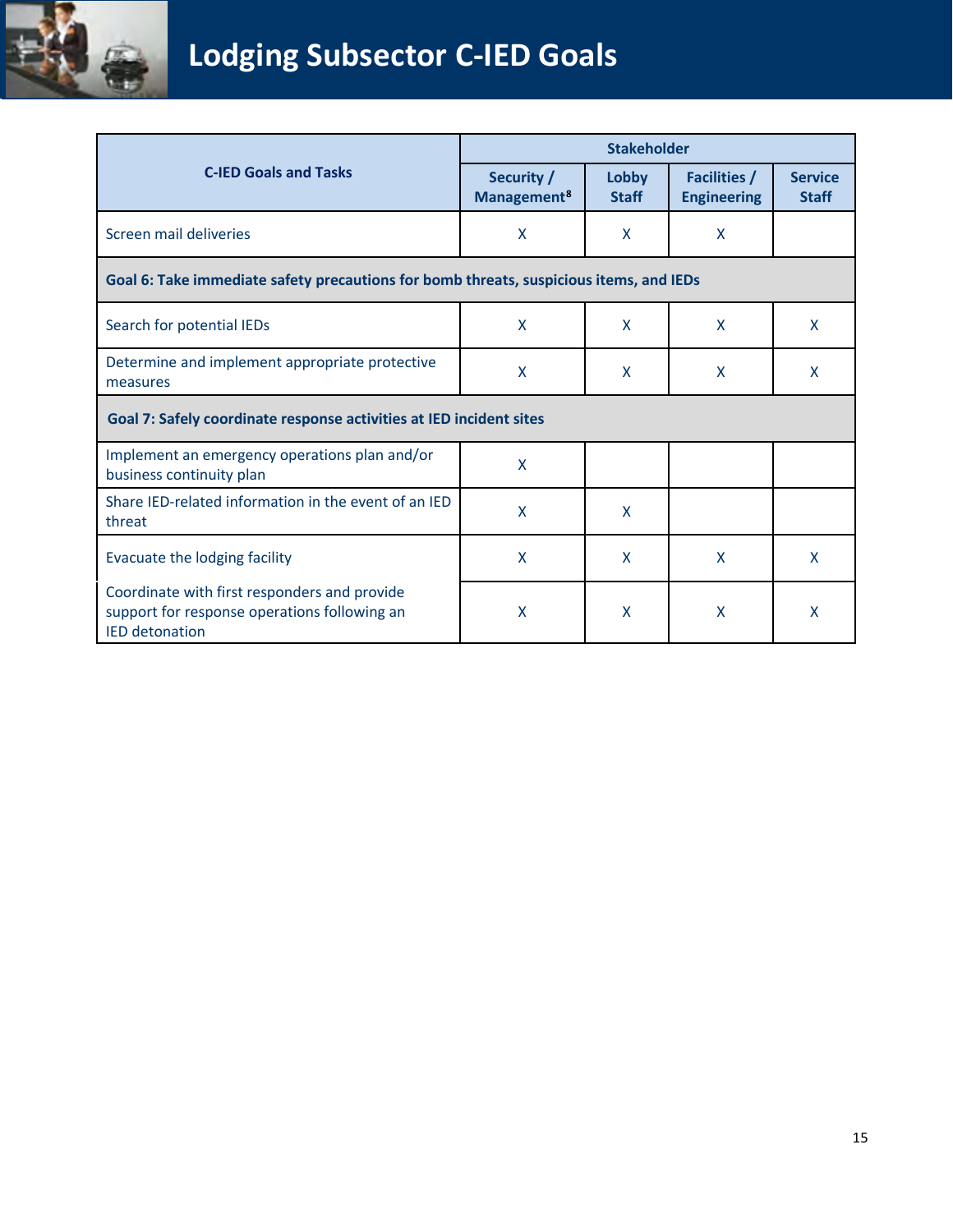

### **Lodging Subsector C-IED Goals**

The following image presents tasks for countering IED threats in and around lodging facilities.



LUGGAGE STORAGE AREA

- Control access to luggage area<br>• Screen and monitor stored luggage
- · Implement security measures, such as locks and cameras



Recognize IED components precursors, and devices Recognize and report information on out-of-place and suspicious

behavior in hallways and guest rooms



· Plan for and conduct evacuations specific to a credible bomb threat

or incident



- . Assess potential risks to the lodging facility
- Assess potential lists to the longing radiity<br>- Educate all staff to understand potential bomb threats<br>- Verify identities of employees and contract staff
- · Exchange IED-related security information with government and private sector partners
- · Control access to secure areas

**MARTIN** 

- · Implement emergency operations plan and/or business continuity plan in response to a credible bomb threat or incident
- Share information with staff, guests, and visitors in the event of a bomb threat or incident
- · Provide evidence to law enforcement in response to a bomb threat or incident
- · Determine and implement appropriate protective measures based on emergency action plan

4  $\frac{1}{2}$ 

· Support response operations after a bomb detonation



#### · Screen vehicles

- · Recognize IED components, precursors, and devices
- · Recognize and report information on suspicious activity and potential bomb threats
- Implement facility-related security measures, such as lighting and cameras
- 



- · Verify guest identity to gain access to rooms Screen and monitor luggage
- Recognize IED components, precursors and devices
- Recognize and report information on suspicious
- activity and potential bomb threats Share information with guests and visitors in the event of a bomb threat or incident
	-



 $-50$ 

Control access to delivery area

- Screen deliveries
- Implement security measures, such as fencing, cameras, and lighting<br>Report unauthorized access to secure areas



#### **BALLROOM/BANQUET AREA**

- Verify guest and visitor identity for access to
- the area
- · Recognize IED components, precursors, and devices ü
- Recognize and report information on suspicious activity and potential bomb threats · Search for persons or objects associated with
- an IED threat Share information with guests and visitors in the
- event of a bomb threat or incident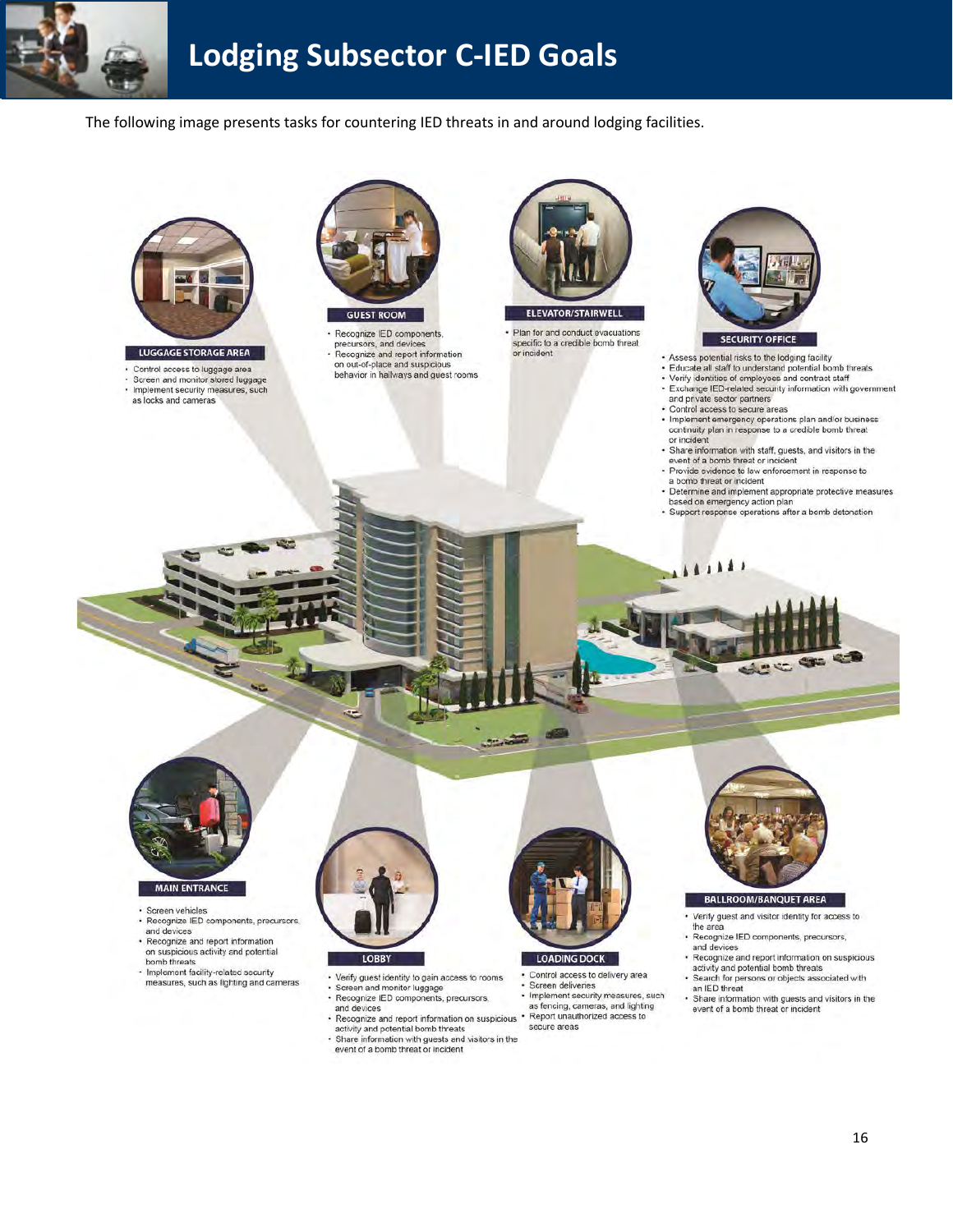

### **Conclusion**

Ensuring the safety of visitors, guests, and staff is a priority for all lodging facility owners and operators. By connecting with local authorities, developing plans to identify issues and support incident response, training employees, and reporting concerns to emergency authorities, many incidents may be mitigated or avoided. The preventive measures outlined in this report can help lodging facility owners and operators create a safer environment for their visitors, guests, and staff while maintaining an open and inviting atmosphere.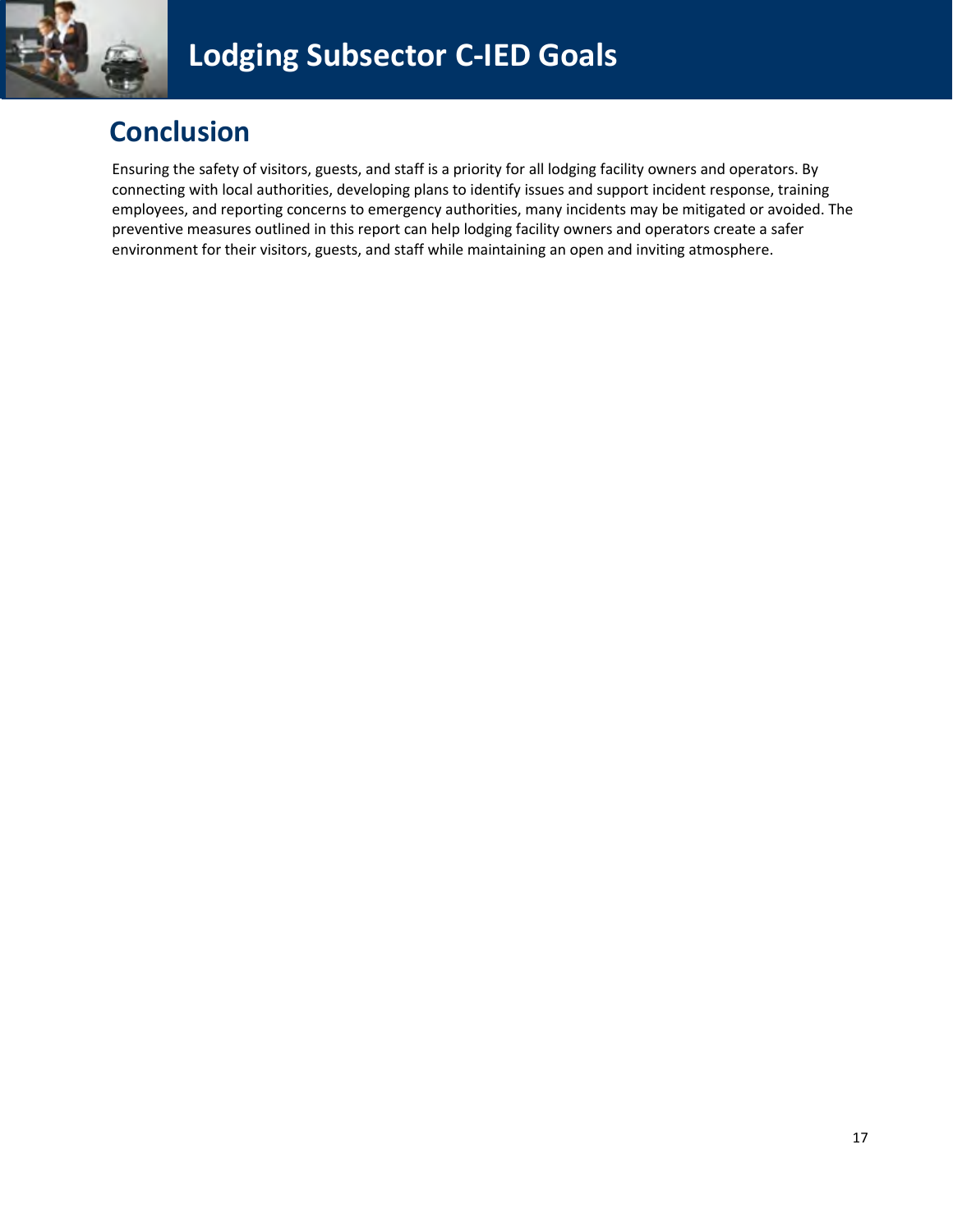

This appendix contains a version of the C-IED goals and tasks in a checklist format. Lodging facility security managers and staff can use this checklist to evaluate their C-IED preparedness and identify areas for improvement. Consider the following instructions prior to beginning an evaluation of C-IED preparedness:

- **Select Tasks.** First identify which C-IED tasks are most relevant to the facility based on an assessment of the risk from IEDs.
- **Select participants.** Engage a subgroup of employees representing broad cross-section of functions (e.g., lobby personnel, facilities/engineering staff, and support staff) to examine C-IED processes and identify deficiencies.
- **Solicit responses.** Some tasks can be examined by one functional group; others require collaboration across functional groups. For those that require collaboration, gather input from all of the stakeholders that have a role in executing the task to determine a consensus for the facility as a whole.
- **Scope of the answers.** Considerable variation exists between different types of lodging facilities. For example, some have large conference facilities and ballrooms, while others only maintain small breakfast areas. Therefore, users of the checklist should think about how they want to be able to achieve each task and then assess whether they are able to perform that task successfully.
- **Use the results.** The information gathered can illustrate and enhance successful efforts, identify additional opportunities to strengthen C-IED preparedness and avoid redundant efforts. Additionally, a clear understanding of gaps enables managers to identify, prioritize, and justify key actions to take and equipment to purchase.



*Figure 7: Pearl Continental Hotel in Peshawar, Pakistan, following the 2009 Vehicle-Borne IED (VBIED) that killed 11 people and injured at least 50 others. Property of DHS*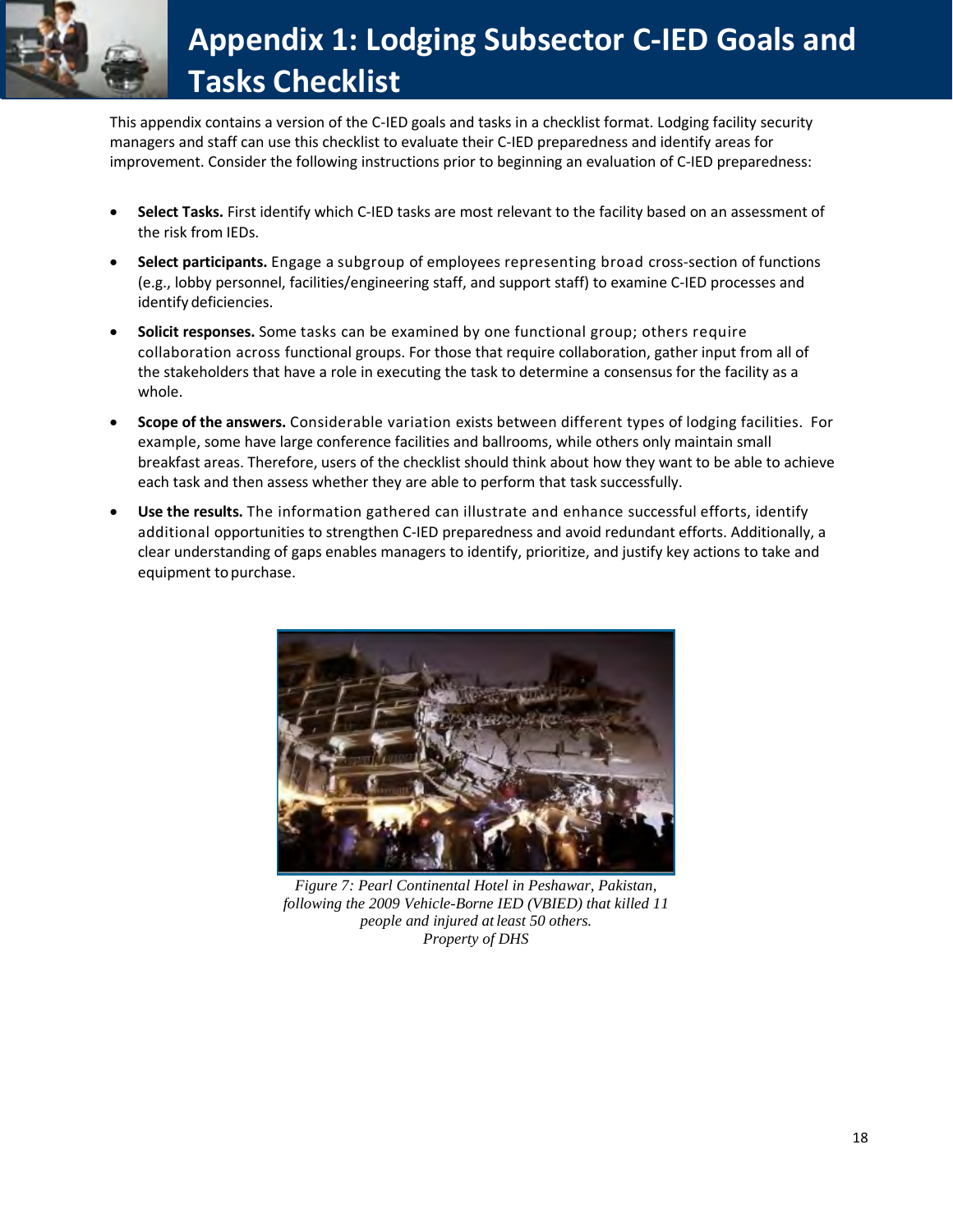### **C-IED goals and tasks checklist**

The following table outlines a broader list of tasks, which align to the six goals described in the document in an operational checklist format.

| <b>C-IED Goals and Tasks</b>                                                                                                                                                                                                                                                                                     | <b>Response</b><br>(Yes-Partial-No-N/A) |  |
|------------------------------------------------------------------------------------------------------------------------------------------------------------------------------------------------------------------------------------------------------------------------------------------------------------------|-----------------------------------------|--|
| Goal 1: Use and share risk information to guide IED-related physical security, law enforcement, and<br>emergency response activities                                                                                                                                                                             |                                         |  |
| Assess potential risks, including threats, vulnerabilities, and consequences from an<br>IED Incident.                                                                                                                                                                                                            |                                         |  |
| Assess potential IED risks posed by facilities adjacent to the lodging facility (e.g.,<br>airports).                                                                                                                                                                                                             |                                         |  |
| Support local, state, tribal, territorial, regional, and national efforts to analyze and<br>assess IED risk and resilience.                                                                                                                                                                                      |                                         |  |
| Maintain the routine exchange of IED-related security information-including<br>alerts, attack indications and warnings, and advisories-among government and<br>industry stakeholders and nearby businesses.                                                                                                      |                                         |  |
| Monitor and act upon industry and government IED-related threat information.                                                                                                                                                                                                                                     |                                         |  |
| Report unauthorized access to facilities, locations, and events.                                                                                                                                                                                                                                                 |                                         |  |
| Share actionable alerts and messages with employees, contract staff, and patrons,<br>as appropriate, in the event of an IED threat.                                                                                                                                                                              |                                         |  |
| Communicate information and warning (e.g., protective measures for evacuation<br>or shelter in place) to employees, contract staff, and patrons during an IED event.                                                                                                                                             |                                         |  |
| Report information on suspicious activity and potential IED threats to appropriate<br>authorities.                                                                                                                                                                                                               |                                         |  |
| Provide information that could be associated with IEDs (e.g., individuals conducting<br>surveillance) to local law enforcement.                                                                                                                                                                                  |                                         |  |
| Provide evidence to appropriate authorities to support the collection of<br>intelligence information with respect to potential IED threats.                                                                                                                                                                      |                                         |  |
| Goal 2: Identify and report IED-related suspicious activity                                                                                                                                                                                                                                                      |                                         |  |
| Educate employees to recognize and report suspicious behavior, activities, and<br>objects that could be associated with IEDs.                                                                                                                                                                                    |                                         |  |
| Recognize out-of-place and suspicious behaviors (e.g., persons loitering in the<br>lobby wearing unusually bulky clothing that might conceal suicide explosives or<br>individuals attempting to access restricted areas or conducting surveillance) that<br>may indicate planning or execution of an IED attack. |                                         |  |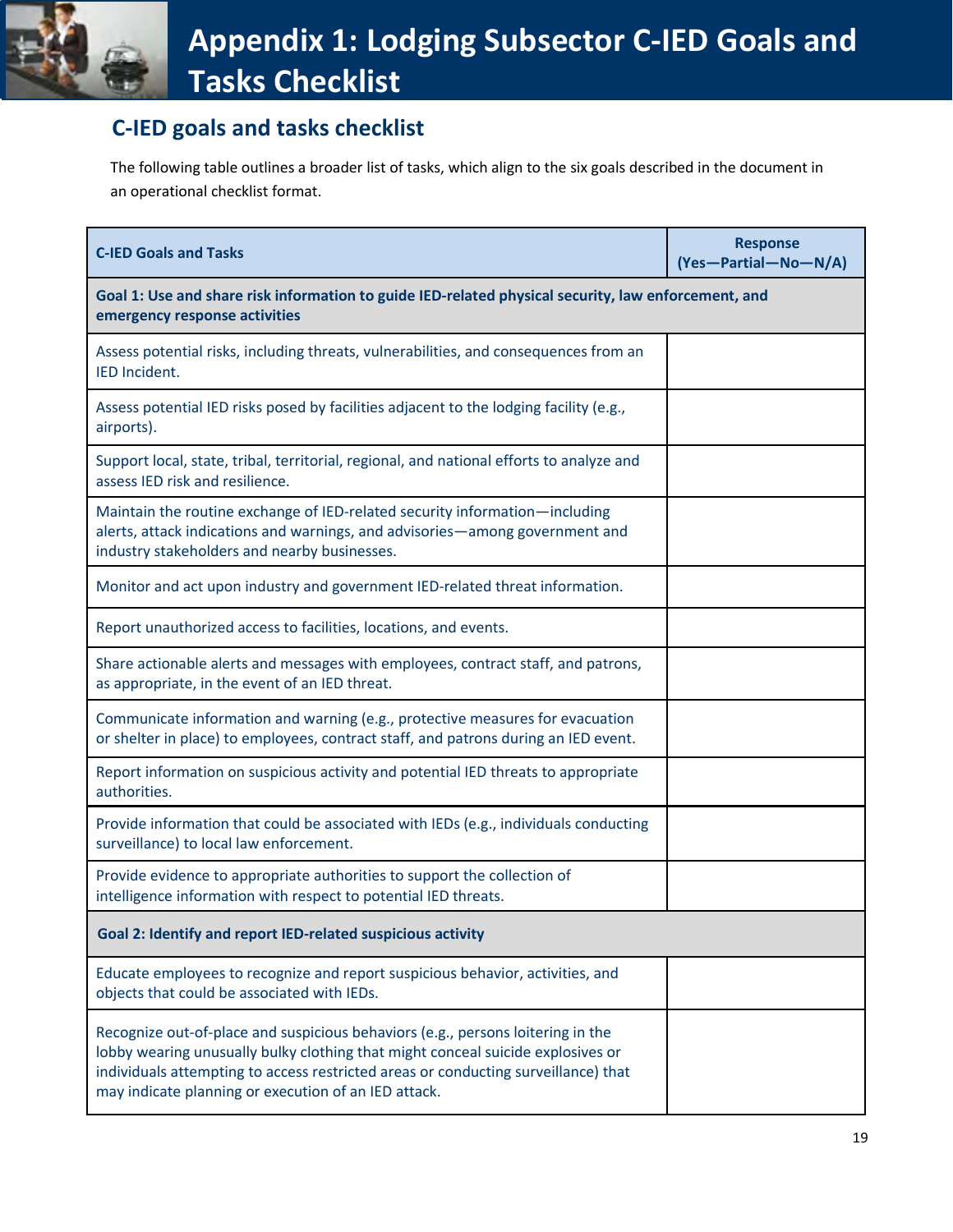

| <b>C-IED Goals and Tasks</b>                                                                                                                                                                                                                       | <b>Response</b><br>(Yes-Partial-No-N/A) |  |
|----------------------------------------------------------------------------------------------------------------------------------------------------------------------------------------------------------------------------------------------------|-----------------------------------------|--|
| Recognize out-of-place and suspicious objects (e.g., unattended packages or luggage)<br>that could be IEDs.                                                                                                                                        |                                         |  |
| Recognize IED components, precursors, and suspect devices in common areas,<br>guest rooms, and junctions where critical lifelines (e.g., electricity, water) enter and<br>exit the facility.                                                       |                                         |  |
| Recognize signs of guest rooms being used as bomb-making facilities.                                                                                                                                                                               |                                         |  |
| Maintain control over explosive chemicals and precursors of concern found<br>in lodging facilities (e.g., pool supplies and fertilizer).                                                                                                           |                                         |  |
| Goal 4: Implement site-specific protective measures to prevent and minimize the impact of IED incidents                                                                                                                                            |                                         |  |
| Verify the identity of guests to authorize room check-in, as well for access to special<br>events as necessary                                                                                                                                     |                                         |  |
| Grant and control access to restricted areas, such as mechanical rooms, luggage<br>storage, and security offices.                                                                                                                                  |                                         |  |
| Issue identification badges to verify identity of employees and contract staff.                                                                                                                                                                    |                                         |  |
| Develop and implement protective security features, such as perimeter lighting and<br>fences, and barriers that provide effective standoff distance from potential IED<br>attacks.                                                                 |                                         |  |
| Develop and implement mitigation measures and blast-resistant design, especially in<br>high-risk areas, to limit the effects of an IED detonation.                                                                                                 |                                         |  |
| Restrict the storage of luggage to locations away from areas where large numbers of<br>people congregate.                                                                                                                                          |                                         |  |
| Goal 5: Utilize IED screening and detection methods in high-risk environments                                                                                                                                                                      |                                         |  |
| Screen patrons and vendors to ensure they have reason to be at the lodging facility.                                                                                                                                                               |                                         |  |
| Screen vehicles upon arrival and in parking facilities to identify suspicious objects or<br>devices that could be associated with IEDs.                                                                                                            |                                         |  |
| Screen luggage to identify suspicious objects or materials that could be associated<br>with IEDs.                                                                                                                                                  |                                         |  |
| Screen all mail deliveries, including envelopes and packages intended for the lodging<br>facility or for guests, to identify anything suspicious that could be associated with<br>IEDs (e.g., strange odors, ticking sounds, or protruding wires). |                                         |  |
| Screen personnel prior to employment and/or use as contract staff.                                                                                                                                                                                 |                                         |  |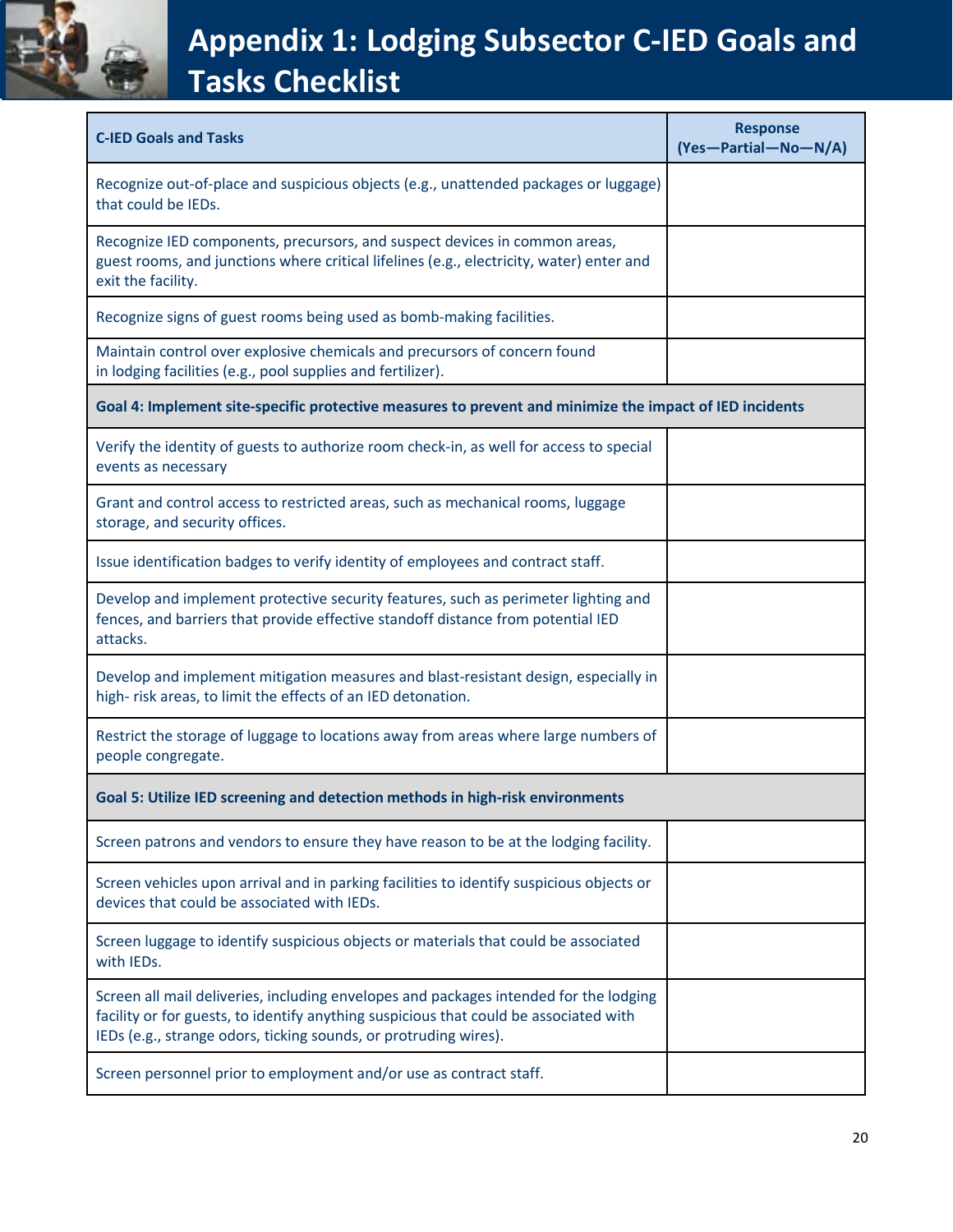

| <b>C-IED Goals and Tasks</b>                                                                                                                                                                                                                   | <b>Response</b><br>(Yes-Partial-No-N/A) |  |  |
|------------------------------------------------------------------------------------------------------------------------------------------------------------------------------------------------------------------------------------------------|-----------------------------------------|--|--|
| Goal 6: Take immediate safety precautions for bomb threats, suspicious items, and IEDs                                                                                                                                                         |                                         |  |  |
| Conduct intrusive and non-intrusive (e.g., use of CCTV) search and detection<br>operations, as appropriate, to identify, discover, or locate persons or objects<br>associated with an IED threat.                                              |                                         |  |  |
| Deploy assets (e.g., surveillance cameras and security personnel) to interior and<br>exterior areas to interdict, deter, or disrupt IED threats from reaching potential<br>target(s).                                                          |                                         |  |  |
| Evacuate employees, contract staff, and patrons to a designated location in the event<br>of a known or suspected IED threat.                                                                                                                   |                                         |  |  |
| Goal 7: Safely coordinate response activities at IED incident sites                                                                                                                                                                            |                                         |  |  |
| Implement an established emergency operations plan and/or business continuity<br>plan to support lodging C-IED functions/operations in response to an IED threat or<br>successful detonation.                                                  |                                         |  |  |
| Coordinate with local first responders during an IED threat or following an explosion<br>to ensure unity of effort (e.g., lodging security staff should coordinate with law<br>enforcement personnel responding to a report of an IED threat). |                                         |  |  |
| Provide support for mass care services (e.g., family reunification, emergency<br>sheltering) that are taking place inside the lodging facility following an IED<br>explosion.                                                                  |                                         |  |  |
| Provide support for medical services (e.g., triage points, field care, or medical<br>command posts) that are taking place inside the lodging facility following an IED<br>explosion.                                                           |                                         |  |  |
| Provide additional resources, as requested by unified command and<br>elected officials, following an IED explosion to support response and<br>recovery efforts (e.g., food/shelter for victims, families, and/or<br>responders).               |                                         |  |  |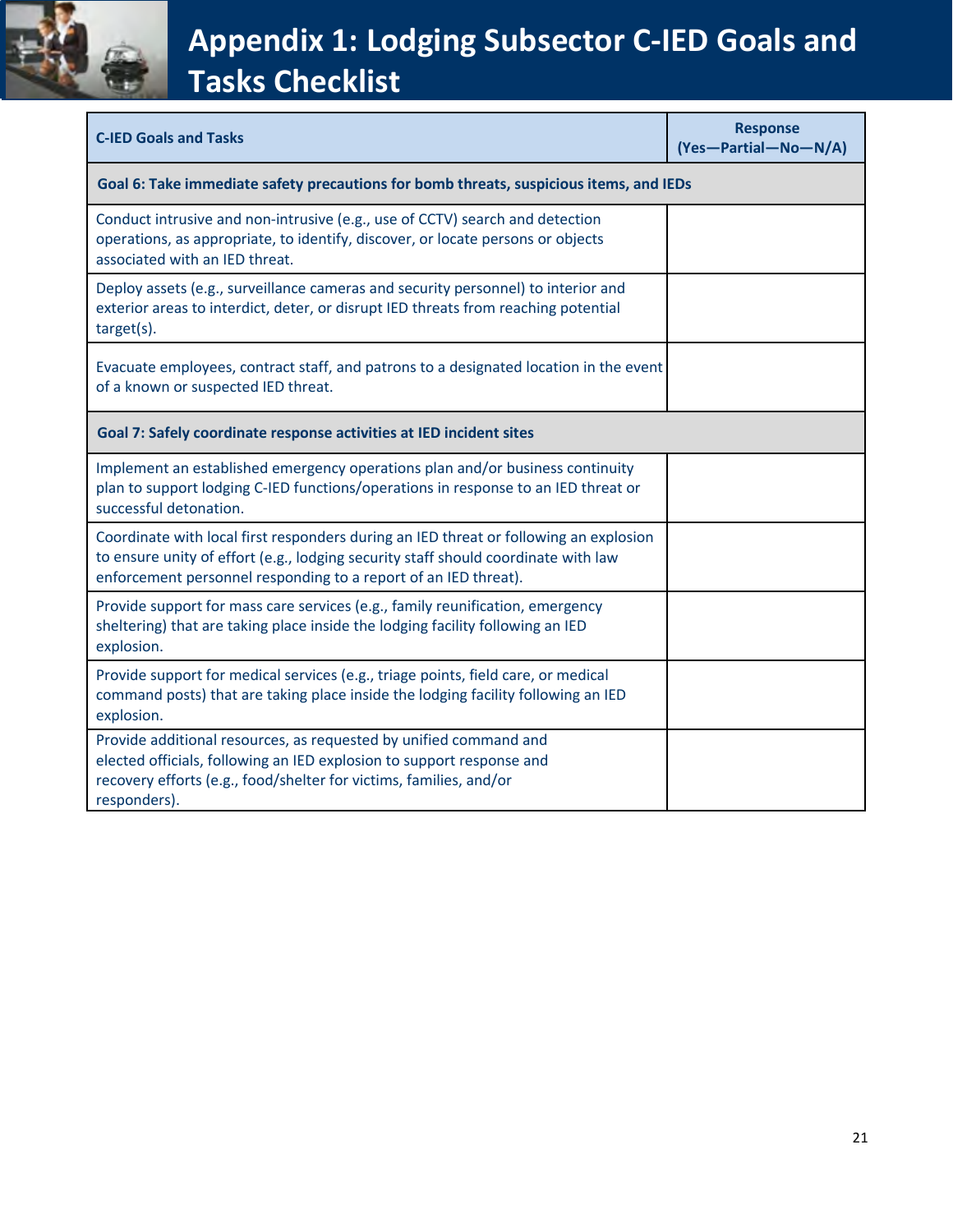

The resources appendix provides a number of pre-existing guidance documents and products (e.g., posters, pamphlets, and guides) for lodging facility personnel who are interested in learning more about the C-IED tasks. Whenever possible, there is a link to the resource; to request those without a link (indicated with an asterisk), please contact OBP at **[OBP@hq.dhs.gov](mailto:OBP@hq.dhs.gov)**.

| <b>Resource</b>                                                         | <b>Resource description</b>                                                                                                                                                                                    |
|-------------------------------------------------------------------------|----------------------------------------------------------------------------------------------------------------------------------------------------------------------------------------------------------------|
| Identifying suspicious<br>activity in a lodging<br>facility             | Awareness poster that highlights examples of what suspicious activity<br>could look like in a lodging facility.                                                                                                |
| Identifying ammonium nitrate<br>and urea-based fertilizers<br>awareness | Awareness poster that highlights the IED implications for<br>ammonium-nitrate and fertilizer products that could be found<br>within a lodging facility and used in a bomb.                                     |
| Identifying indicators of a<br>bomb-making laboratory                   | Awareness poster* that highlights potential indicators what a room<br>might look like when used to construct a bomb.                                                                                           |
| Identifying explosive precursor<br>chemicals                            | Awareness poster* that highlights the IED implications for chemical<br>products that could be found within a lodging facility and used as<br>an explosive precursor.                                           |
| Identifying hazardous<br>chemical materials                             | Awareness poster that highlights the IED implications for hazardous<br>chemical products that could be found within a lodging facility and used<br>in a bomb.                                                  |
| Identifying peroxide materials                                          | Awareness poster that highlights the IED implications for peroxide<br>products that could be found within a lodging facility and used in a<br>bomb.                                                            |
| AWR-333: IED Construction<br>and Classification                         | 75-minute virtual instructor-led training that provides public and private<br>sector individuals a foundational knowledge on the construction and<br>classification of IEDs.                                   |
| Identifying a suicide bomber                                            | Awareness poster* that highlights the potential behaviors and<br>indicators of a suicide bomber.                                                                                                               |
| Identifying a VBIED                                                     | Awareness poster that highlights potential indicators of a VBIED.                                                                                                                                              |
| AWR-338: Homemade<br>Explosives (HME) and<br><b>Precursor Awareness</b> | 60-minute virtual instructor-led training that provides public and private<br>sector individuals a foundational knowledge on homemade explosives and<br>common precursor materials that are used to make them. |
| Video training on suspicious<br>behavior in hotels                      | 9-minute training video on identifying suspicious behavior in a lodging<br>facility and the necessary steps for sharing information with relevant<br>stakeholders.                                             |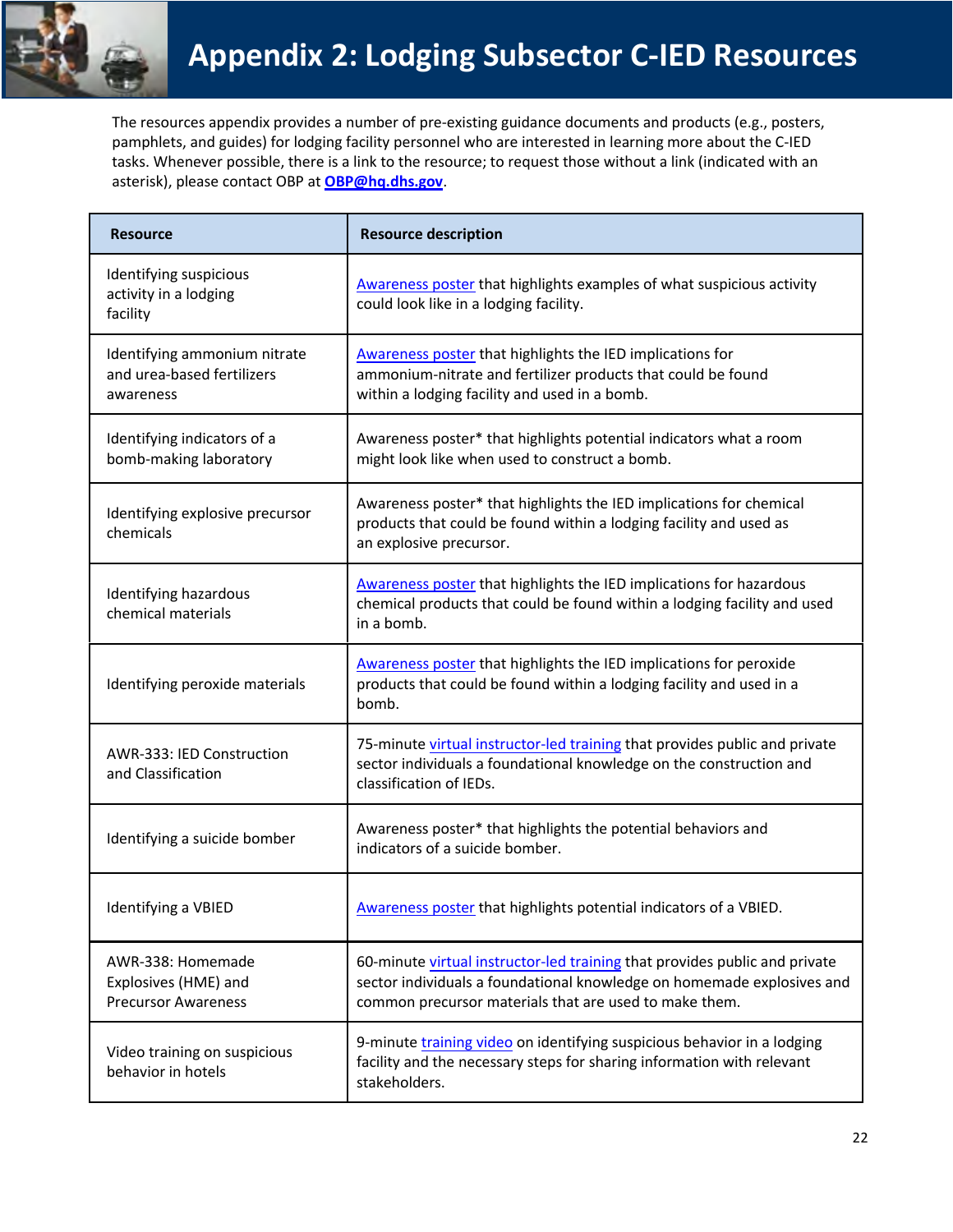

# **Appendix 2: Lodging Subsector C-IED Resources**

| <b>Resource</b>                                                                                       | <b>Resource description</b>                                                                                                                                                                                                                                                                                                                                    |
|-------------------------------------------------------------------------------------------------------|----------------------------------------------------------------------------------------------------------------------------------------------------------------------------------------------------------------------------------------------------------------------------------------------------------------------------------------------------------------|
| TRIPwire program tutorial                                                                             | Tutorial video detailing DHS's TRIPwire program and the variety of C-IED<br>resources available and how to sign up.                                                                                                                                                                                                                                            |
| Public service announcement<br>video on reporting suspicious<br>behavior in a hotel                   | 30-second video on the importance of "If You See Something, Say<br>Something" in a hotel.                                                                                                                                                                                                                                                                      |
| Bag check and suspicious item<br>training                                                             | 8-minute instructional video on how to conduct bag checks and identify<br>suspicious items.                                                                                                                                                                                                                                                                    |
| Screening and searching<br>vehicles                                                                   | Vehicle inspection guide that identifies safety procedures and best<br>practices when screening vehicles entering your lodging facility.                                                                                                                                                                                                                       |
| Bomb threat guidance                                                                                  | Informational guide to assist personnel in identifying critical steps and<br>procedures to prevent and protect against a potential IED incident.                                                                                                                                                                                                               |
| MGT-451: Bomb Threat<br><b>Management Planning Course</b>                                             | 8-hour in-person training that provides participants a foundational<br>knowledge of the DHS risk management process.                                                                                                                                                                                                                                           |
| PER-336: Protective Measures<br>Course                                                                | 8-hour in-person training that provides participants a foundational<br>knowledge on facility vulnerability, C-IED protective measures, and<br>strategies that can be used to mitigate vulnerabilities.                                                                                                                                                         |
| PER-346: Surveillance<br>Detection Course for Law<br><b>Enforcement and Security</b><br>Professionals | 3-day in-person training that provides public and private sector security<br>professionals instructions on how to detect hostile surveillance by<br>exploring surveillance techniques, tactics, and procedures from an<br>adversary's perspective; these skills enhance C-IED capabilities to detect,<br>prevent, protect against, and respond to IED threats. |
| PER-310: VBIED Detection<br>Course                                                                    | 8-hour in-person training that improves participant's ability to successfully<br>inspect for, detect, identify, and respond to a VBIED; instruction covers the<br>VBIED threat, explosive effects, IEDs, and vehicle inspections, enabling<br>participants to detect, deter, and protect against the illicit use of<br>explosives.                             |
| AWR-348: Bombing Prevention<br><b>Awareness Course</b>                                                | 8-hour in-person training that provides participants knowledge of general<br>bombing prevention measures that aid in the prevention of a bombing<br>incident, identification of protective measures, and mitigation of IED<br>impacts.                                                                                                                         |
| AWR-335: Response to<br>Suspicious Behaviors and Items                                                | 60-minute virtual instructor-led course that provides participants an<br>awareness of the indicators of suspicious behavior and the preventative<br>responses to suspicious behaviors and/or items.                                                                                                                                                            |
| IS-914: Surveillance<br>Awareness: What You Can Do                                                    | 60-minute Web-based training that provides an overview of surveillance<br>activities and how employees and service providers can identify and report<br>potential surveillance incidents.                                                                                                                                                                      |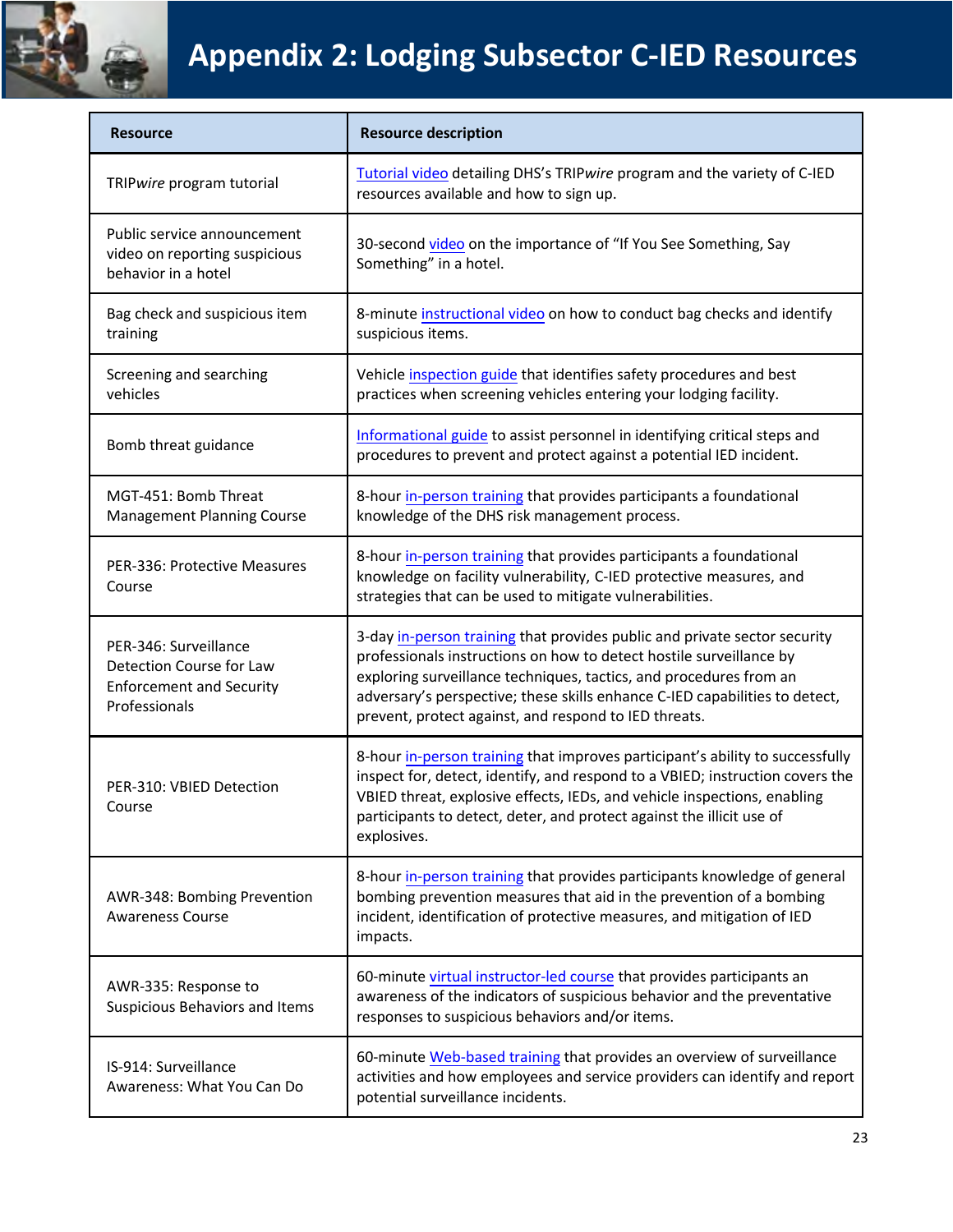

# **Appendix 2: Lodging Subsector C-IED Resources**

| <b>Resource</b>                                                                                       | <b>Resource description</b>                                                                                                                                                                                                                                                                                                                                    |
|-------------------------------------------------------------------------------------------------------|----------------------------------------------------------------------------------------------------------------------------------------------------------------------------------------------------------------------------------------------------------------------------------------------------------------------------------------------------------------|
| Training course on IEDs,<br>package inspection and mail<br>room procedures                            | 2-day in-person training that provides participants a basic understanding<br>of explosives, IEDs; package handling, mail room procedures and bomb<br>threats; vehicle bombs and inspections.                                                                                                                                                                   |
| Video training on suspicious<br>behavior in hotels                                                    | 9-minute training video on identifying suspicious behavior in a lodging<br>facility to pre- vent or protect against potential IED incidents.                                                                                                                                                                                                                   |
| AWR-340: Protective Measures<br>Awareness                                                             | 60-minute virtual instructor-led course that provides participants<br>foundational knowledge on risk management, surveillance, and various<br>protective measures.                                                                                                                                                                                             |
| Conducting visitor screening                                                                          | Informational guide that identifies best practices for screening visitors.                                                                                                                                                                                                                                                                                     |
| AWR-337: IED Explosive Effects<br>Mitigation                                                          | 60-minute virtual training that introduces participants to the effects of an<br>explosive blast and security measures and best practices that can help<br>prevent or mitigate ex- plosive effects.                                                                                                                                                             |
| DHS-hosted Webinar on<br>safeguarding hotels from the<br>threat of terrorism                          | 68-minute Webinar that discusses the threat climate for the hotel industry<br>and specific protective measures to take, including observing and<br>reporting suspicious activity and items, as well as IED awareness and<br>response.                                                                                                                          |
| PER-346: Surveillance<br>Detection Course for Law<br><b>Enforcement and Security</b><br>Professionals | 3-day in-person training that provides public and private sector security<br>professionals instructions on how to detect hostile surveillance by<br>exploring surveillance techniques, tactics, and procedures from an<br>adversary's perspective; these skills enhance C-IED capabilities to detect,<br>prevent, protect against, and respond to IED threats. |
| Steps to take when receiving a<br>bomb threat                                                         | 4-minute informational video describing what steps to take in the event of<br>receiving a bomb threat.                                                                                                                                                                                                                                                         |
| Recording information during a<br>phoned in bomb threat                                               | Informational guide on what information to record in the event of<br>receiving a bomb threat by phone.                                                                                                                                                                                                                                                         |
| Minimum evacuation distance<br>for an IED incident                                                    | Informational poster that details the recommended minimum evacuation<br>distance for IED incidents of different magnitudes.                                                                                                                                                                                                                                    |
| PER-339: IED Search<br><b>Procedures Course</b>                                                       | 8-hour in-person training that provides participants foundational<br>knowledge of search safety procedures and the opportunity to practice<br>live searches of a facility, an area, and a route.                                                                                                                                                               |
| AWR-341: IED Awareness and<br>Safety Procedures Computer-<br><b>Based Training</b>                    | 60-minute Web-based training that provides participants with<br>foundational knowledge concerning IEDs and proper safety precautions<br>and procedures for re- acting and responding to unattended and<br>suspicious items.                                                                                                                                    |